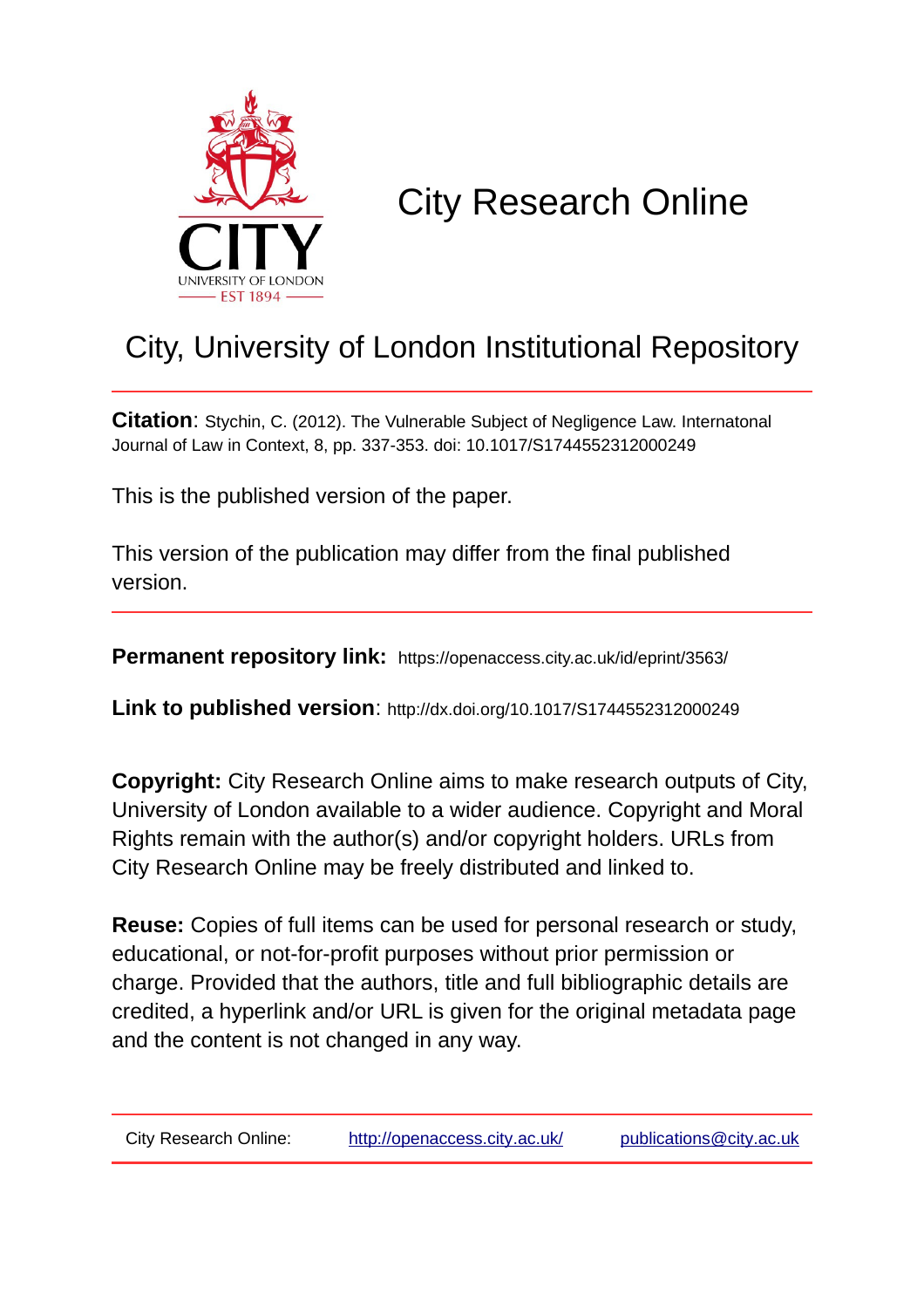### **International Journal of Law in Context**

http://journals.cambridge.org/IJC

Additional services for *International Journal of Law in Context:*

Email alerts: Click here Subscriptions: Click here Commercial reprints: Click here Terms of use : Click here



## **The vulnerable subject of negligence law**

Carl F. Stychin

International Journal of Law in Context / Volume 8 / Issue 03 / September 2012, pp 337 - 353 DOI: 10.1017/S1744552312000249, Published online:

Link to this article: http://journals.cambridge.org/abstract\_S1744552312000249

#### **How to cite this article:**

Carl F. Stychin (2012). The vulnerable subject of negligence law. International Journal of Law in Context, 8, pp 337-353 doi:10.1017/S1744552312000249

**Request Permissions :** Click here



**Downloaded from http://journals.cambridge.org/IJC, IP address: 128.232.233.62 on 31 Aug 2012**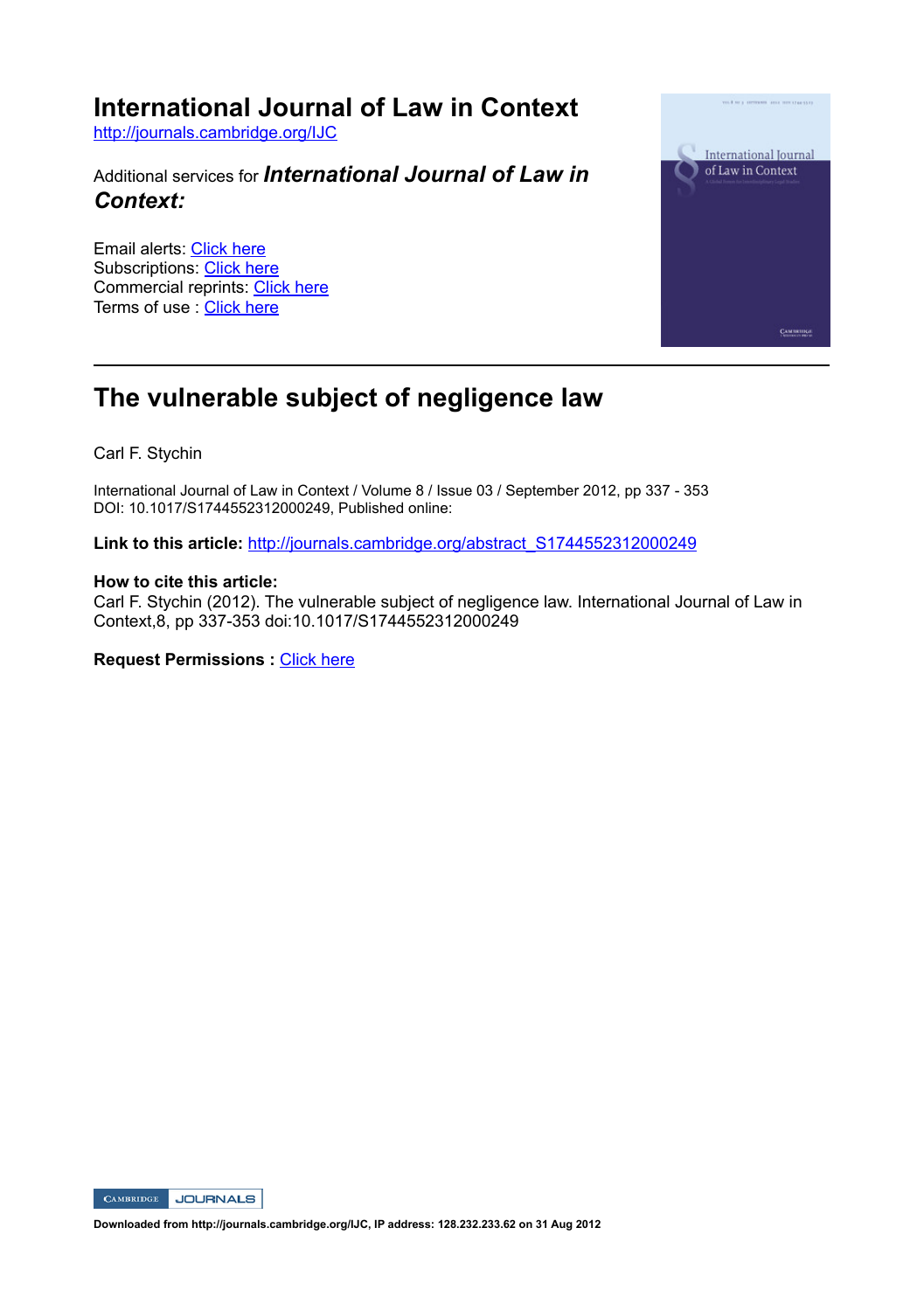## The vulnerable subject of negligence law

Carl F. Stychin\* University of Reading

#### Abstract

The approach taken by English courts to the duty of care question in negligence has been subject to harsh criticism in recent years. This article examines this fundamental issue in tort law, drawing upon Canadian and Australian jurisprudence by way of comparison. From this analysis, the concept of vulnerability is developed as a productive means of understanding the duty of care. Vulnerability is of increasing interest in legal and political theory and it is of particular relevance to the law of negligence. In addition to aiding doctrinal coherence, vulnerability – with its focus on relationships and care – has the potential to broaden the way in which the subject of tort law is conceived because it challenges dominant assumptions about autonomy as being prior to the relationships on which it is dependent.

#### Introduction

The purposes of this article are twofold. First, I analyse the English law of negligence with respect to how we approach the question whether a duty of care exists in novel categories of case. The law in this area has generated much criticism in recent years and, in particular, the various approaches taken by the courts have led some to suggest that the law is fragmented and incoherent. I will draw upon the Canadian and Australian case-law by way of comparison because of their contrasting approaches to the issue. From this comparative analysis, I extract the concept of vulnerability as a mechanism by which we might better understand relationships giving rise to a duty of care. In addition to the aim of improving the coherence of legal doctrine, this article has another, more theoretical, aspiration. I argue that vulnerability not only has the potential to provide a useful descriptive and normative device by which to make sense of the law and to guide courts in the future. It also might help us to broaden our legal imagination regarding responsibility in tort and elsewhere. In this regard, the concept of vulnerability has had significant impact in legal and political theory as a response to the primacy of the discourse of rights. Its explicit focus on the relationality of the subject, as well as its universal quality as an aspect of the human condition, makes it a potentially powerful rhetorical tool and heuristic device. It is not by coincidence that vulnerability now makes an appearance in a field of law explicitly concerned with care and responsibility to others. Thus, my argument is that vulnerability could provide both some doctrinal order to a confused legal state, and it gives us a means by which to enrich our understanding of how we conceive of our ethical and legal obligations. Although vulnerability might not provide a 'grand theory' applicable to all types of negligence cases, it does widen the discussion beyond the often unduly narrow confines which have been historically dominant.

<sup>\*</sup> I am extremely grateful to Tobias Lovett for his excellent research assistance, and to the University of Reading for funding it through its Undergraduate Research Opportunities Programme. Thanks also are due to the anonymous referees for their very helpful comments.

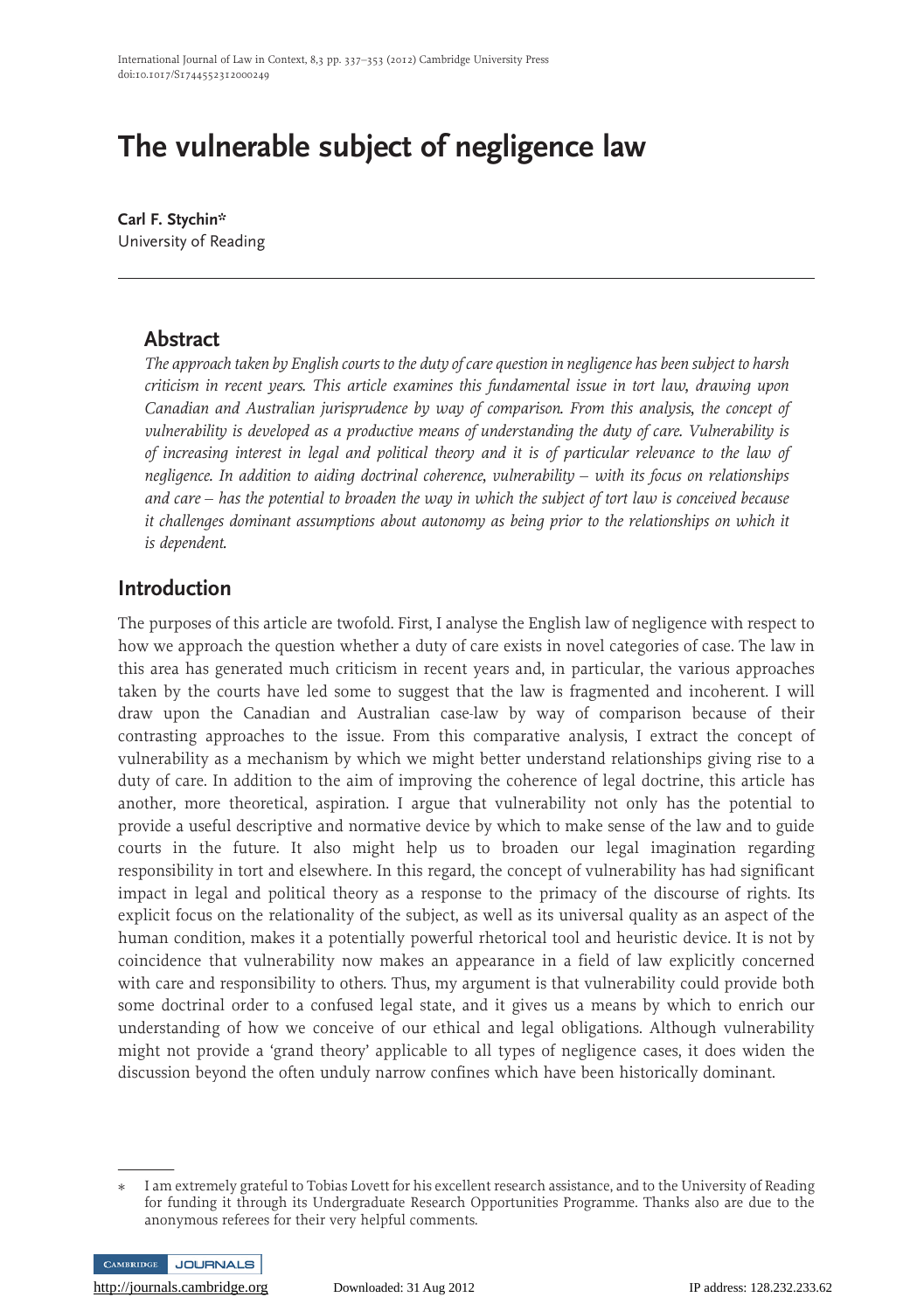#### Principle, policy and proximity

Let me begin with my doctrinal claims regarding English tort law in relation to the duty of care in negligence. The history of the duty question has achieved folklore status in the story of the common law (van Rijswijk, 2010). It runs several chapters, highlighted by the momentous attempt to articulate a general test for duty of care through the concepts of foreseeability and neighbourhood.<sup>1</sup> This is followed by its apparently broad re-articulation as a presumption of duty for all foreseeable injury, subject to any contrary policy concerns that might negate it.<sup>2</sup> Unfortunately, this left unclear whether the foreseeability stage necessarily contained within it some additional control device on liability. We then witnessed the famous judicial retreat in favour of the incremental development of the categories of negligence liability.3 Of course, while incrementalism may accurately describe a judicial philosophy of conservatism in the development of the scope of duties in novel situations, by itself it did not (nor could it) provide a test by which the duty of care could be determined (Stanton, 2007, p. 98). Finally, we arrived at the current three-stage test, which reclaims the language of proximity as a control device on factual foreseeability.4 This is combined with the residual categorical requirement of 'fair, just and reasonable', by which policy concerns potentially can negate liability for harm that is otherwise foreseeable and proximate.5 It is here that – at least in theory – broader concerns regarding distributive justice and 'community welfare' limit what would otherwise be duty situations (Robertson, 2011, p. 371). Not surprisingly, the characterisation of the third stage in these terms creates the almost inevitable conditions for an open-textured and sometimes apparently haphazard analysis of the appropriateness of liability (Hartshorne, 2008, p. 17).

The criticisms that have been levelled at this framework take several forms. First, it has been argued that appellate courts, in developing the law of negligence, have adopted an ad hoc approach to the determination of duty. Thus, some argue that there is now little pretence of a systematic application of the Caparo test (Hartshorne, 2008; Stanton, 2007). Indeed, Lord Walker described it as 'only a set of fairly blunt tools'. <sup>6</sup> This can give rise to unpredictability, not necessarily of result, but certainly of method, leading to the duty of care being 'reduced to the brink of incomprehensibility' (Hartshorne, 2008, p. 8) with 'inconsistent and contradictory reasoning' (p. 9). For example, the concept of assumption of responsibility – which began as central to the finding of a duty of care in the context of negligent misstatement leading to economic loss7 – has assumed increasing importance in the determination of duty, although 'the nature and scope of the concept and the circumstances in which it may be applied are still a mystery' (p. 12). In fact, to require the assumption of responsibility in order to found a duty of care misunderstands that assumption of responsibility should only be a necessary finding 'to overcome an independent reason for denying liability, such as a pure omission or a third party intervention that would otherwise exonerate the defendant or an unrecoverable form of loss such as pure economic loss' (Howarth, 2005, p. 24).

Moreover, the second stage requirement of proximity continues to cause judicial and academic debate over whether proximity possesses some independent, discernable meaning against which

CAMBRIDGE JOURNALS

<sup>1</sup> Donoghue v. Stevenson [1932] AC 562 (HL).

<sup>2</sup> Anns v. Merton London Borough Council [1978] AC 728 (HL).

<sup>3</sup> Murphy v. Brentwood District Council [1991] 1 AC 398 (HL).

<sup>4</sup> Caparo Industries plc v. Dickman [1990] 2 AC 605 (HL).

 $5$  *Ibid.*, at  $618$ .

<sup>6</sup> Customs and Excise Commissioners v. Barclays Bank [2006] UKHL 28 at para. 71.

<sup>7</sup> Hedley Byrne & Co Ltd v. Heller & Partners Ltd [1964] AC 465 at 486.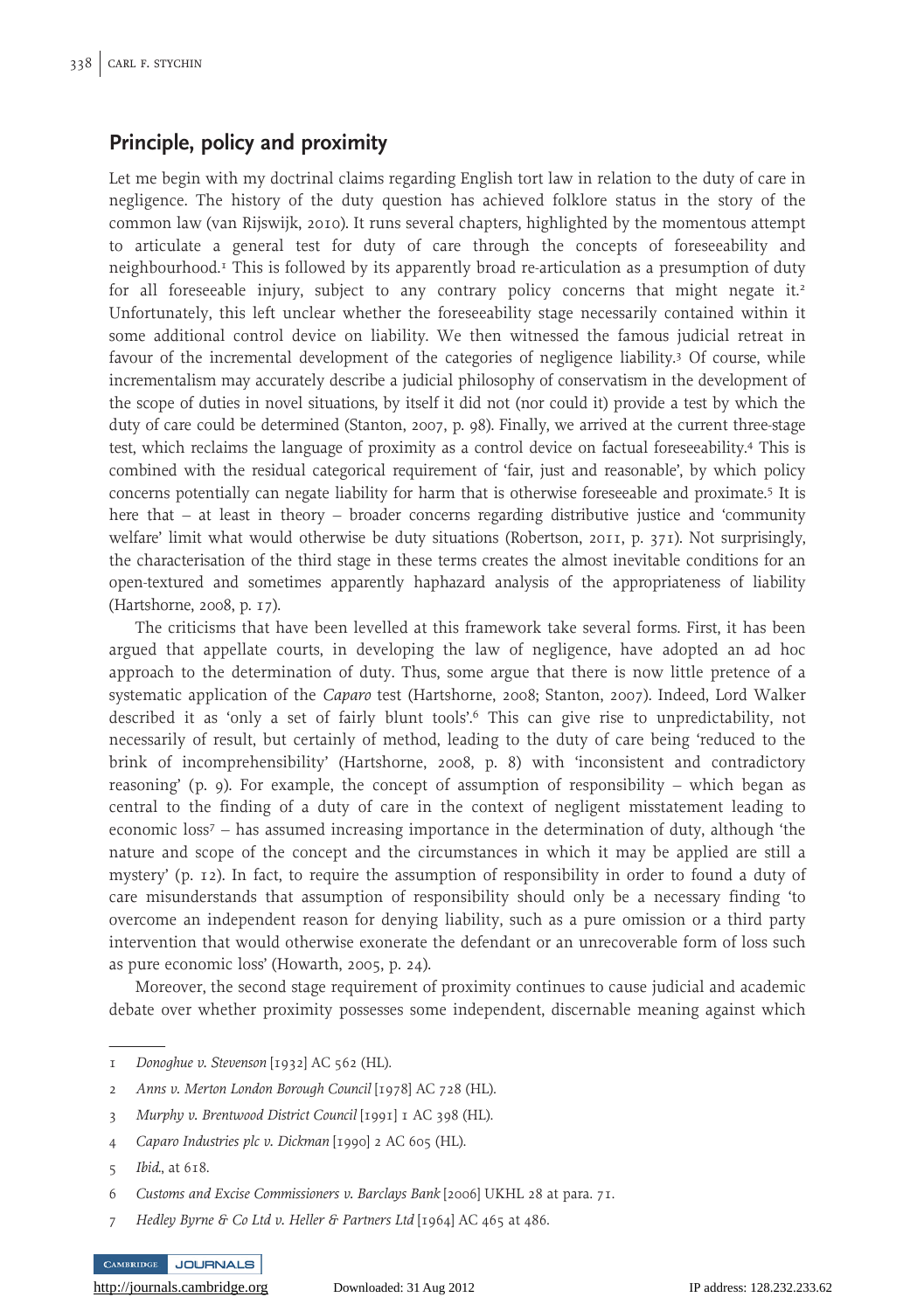facts in a novel category can be tested, or whether it represents simply a conclusion that the necessary relationship of neighbourhood exists between two parties. For critics, proximity 'has evolved, possibly unavoidably, into an ad hoc device, judicially micro-refined by the particular facts of cases and the particular idiosyncrasies of the judges hearing them' (Brown, 2005, p. 162) and 'gives no practical or even theoretical guidance' (p. 164). For others, it provides a useful device by which legal reasoning can be structured. It is not a formulaic test, but a 'meaningful definitional element' (Kramer, 2003, p. 72), 'a conduit for the application of community standards' about responsibility (p. 72), and 'unequivocal as indicators of the presence or absence of a substantial ability on the part of the defendant to cause injury to the claimant' (Witting, 2005, p. 39). Furthermore, as a wrapper for a range of diverse factors, some argue that proximity has wrongly allowed policy concerns centring on distributive justice to infiltrate what should be an inquiry focused on the relationship between two parties (Beever, 2007). As a consequence, it is claimed that proximity has opened the door to the balancing of two incommensurable types of argument. But even for those sceptical of a clear-cut distinction between issues of principle and policy, proximity can be 'dangerously misleading' because it masks the inevitable exercise in judicial balancing (Stapleton, 1998, p. 61). Criticism of proximity thus comes from all sides of the theoretical spectrum.

Finally, much scepticism has been levelled at the 'fair, just and reasonable' requirement, not only because of its apparent open-endedness, but more specifically because it raises the potential for the unrestricted application of ad hoc public policy assertions (Hartshorne, 2008, p. 14). This argument is related to concerns about proximity. While some hold that distributive justice arguments are problematic in the determination of whether a relationship is proximate (Witting, 2005), for those who subscribe to a more thoroughgoing corrective justice theory of tort law, the invocation of distributive justice under the third stage − as a basis for the negation of a duty that otherwise exists − is regarded with deep concern (Beever, 2003; 2008). For these theorists, proximity can achieve a degree of certainty provided that it remains focused on the 'bipolar litigation' between claimant and defendant (Owen, 1995, p. 6). Policy factors create uncertainty and unpredictability because, being based upon broader arguments of distributive justice, they 'are inherently contentious and contestable' (Witting, 2005, p. 40) and 'judges should be cautious about their ability to make just determinations of liability on the basis of such arguments' (p. 40). Policy gives rise to 'legal intuitionism' rather than principled analysis (Beever, 2003, p. 147). In addition, it is argued that the failure of courts to structure their reasoning in terms of the relationship between the parties giving rise to a duty has led to a 'disintegration' of the law of negligence into a series of duties without the analytical tools to reason across different types of case (Weinrib, 2006). In this way, the law has come full circle from Lord Atkin's attempt to provide a universal touchstone for liability, because it has reverted to a series of different duties with little analytically holding the mosaic together. At the other end of the theoretical spectrum, commentators argue that, rather than fragmentation, the duties can be understood as a series of 'pockets' based upon the specific factors (of both principle and policy) which drive the determination in each type of case (Stanton, 2007, p. 98). It is claimed that this destination in the law's development may not, in practical terms, be a cause for great regret, provided that the reasoning within each 'pocket' of liability is coherent, consistent and predictable (p. 106).

In sum, while corrective justice theorists argue that the courts have strayed away from the principled arguments on which the law of negligence should exclusively be reliant, realists advocate that the development of the law will and should include arguments of both principle and policy, and the distinction between the two is illusory.8 Of far greater importance for the realists is

<sup>8</sup> In using this dichotomy of corrective justice and realism, I recognise that I am oversimplifying a diverse range of scholarly contributions. However, I believe that it proves a useful means by which to frame the discussion that follows.

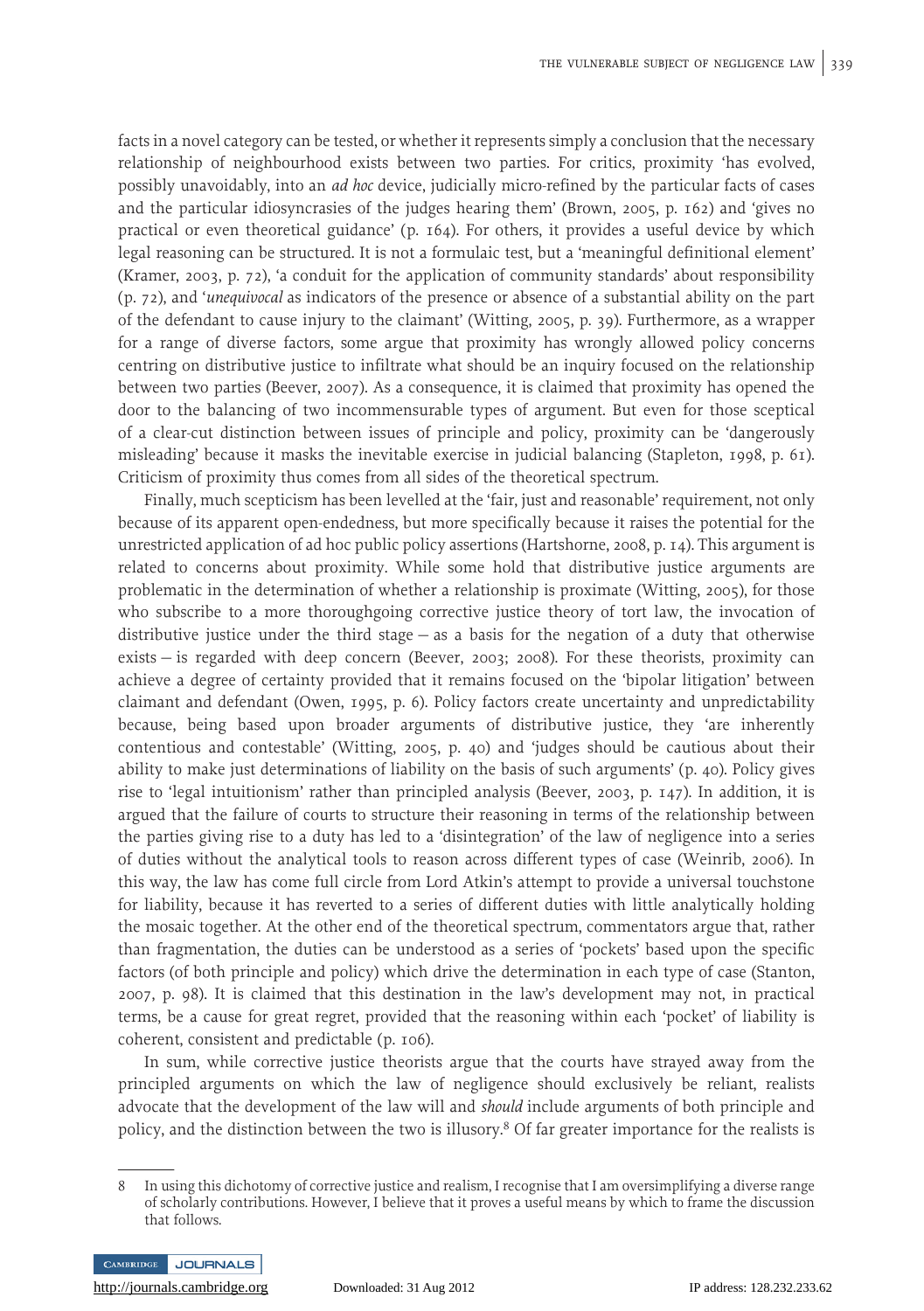that the courts are explicit in their reasoning, analyse the broad consequences of a finding of liability in any category of claim, and recognise that societal factors which may be dispositive in one 'pocket' – such as the possibility of indeterminate liability to an indeterminate class – may not be relevant in another (Stapleton, 1998). The concept of proximity provides no analytical usefulness and, at worst, can cause confusion because it hides the real arguments that are driving the development of the law (Keeler, 1989, p. 101). By contrast, for some corrective justice theorists, proximity – properly applied − signifies those 'causal pathways' by which the bipolar relationship between claimant and defendant is crystallised (Witting, 2005, p. 37).

#### The Canadian evolution

These scholarly debates have been extensive and have been deployed, not only in England and Wales, but in other parts of the Commonwealth.<sup>9</sup> Further complicating the law on the duty of care has been the variety of ways in which Commonwealth courts have developed the framework for analysis, particularly in the light of the retreat from Anns in the House of Lords. In Canada, for example, the Supreme Court remained generally wedded to the Anns formula.<sup>10</sup> Its current articulation of the duty of care test in Cooper v. Hobart<sup>11</sup> replicates the two stages of Anns, although greater guidance has been provided into the reasoning process to be undertaken by courts:

'At the first stage of the *Anns* test, two questions arise:  $(1)$  was the harm that occurred the reasonable foreseeable consequence of the defendant's act? And (2) are there reasons, notwithstanding the proximity between the parties established in the first part of this test, that tort liability should not be recognised here? The proximity analysis involved at the first stage of the Anns test focuses on factors arising from the relationship between the plaintiff and the defendant. These factors include questions of policy, in the broad sense of the word. If foreseeability and proximity are established at the first stage, a prima facie duty of care arises. At the second stage of the Anns test, the question still remains whether there are residual policy considerations outside the relationship of the parties that may negative the imposition of a duty of care.'<sup>12</sup>

In this passage, McLachlin CJ and Major J (in a jointly written judgment) made clear that stage one demands consideration, not only of reasonable foreseeability as a matter of fact, but also whether the relationship satisfies a legal requirement of sufficient closeness (or, as they describe it, 'proximity'). This clarifies one point on which much confusion arose in the application of Anns. But the reference to policy factors at the first stage, which has created its own confusion, is explicitly tied to the relationship between the parties. As such, in theory, it should not evoke criticism from corrective justice theorists, provided that its application is limited to 'relational criteria' which make up the proximity analysis (Weinrib, 2006, p. 244). In practice, however, that distinction between the two ways of understanding policy – to the extent that it was ever coherent – largely has been abandoned by the Court.<sup>13</sup> In *Cooper v. Hobart*, the defendant  $-$  a public body charged with regulation of financial services – was found to owe no duty of care to an investor at stage

CAMBRIDGE JOURNALS

<sup>9</sup> I focus here on Canada and Australia by way of contrasting examples, but there have been noteworthy developments in recent years elsewhere; see, generally, Barker (2003); Tan (2010).

<sup>10</sup> Kamloops (City) v. Nielsen [1984] 2 SCR 2.

<sup>11 [2001]</sup> SCC 79. Released on the same day as Edwards v. Law Society of Upper Canada [2001] SCC 80.

<sup>12</sup> Cooper v. Hobart at para. 30.

<sup>13</sup> Hill v. Hamilton-Wentworth Regional Police Services Board [2007] SCC 41.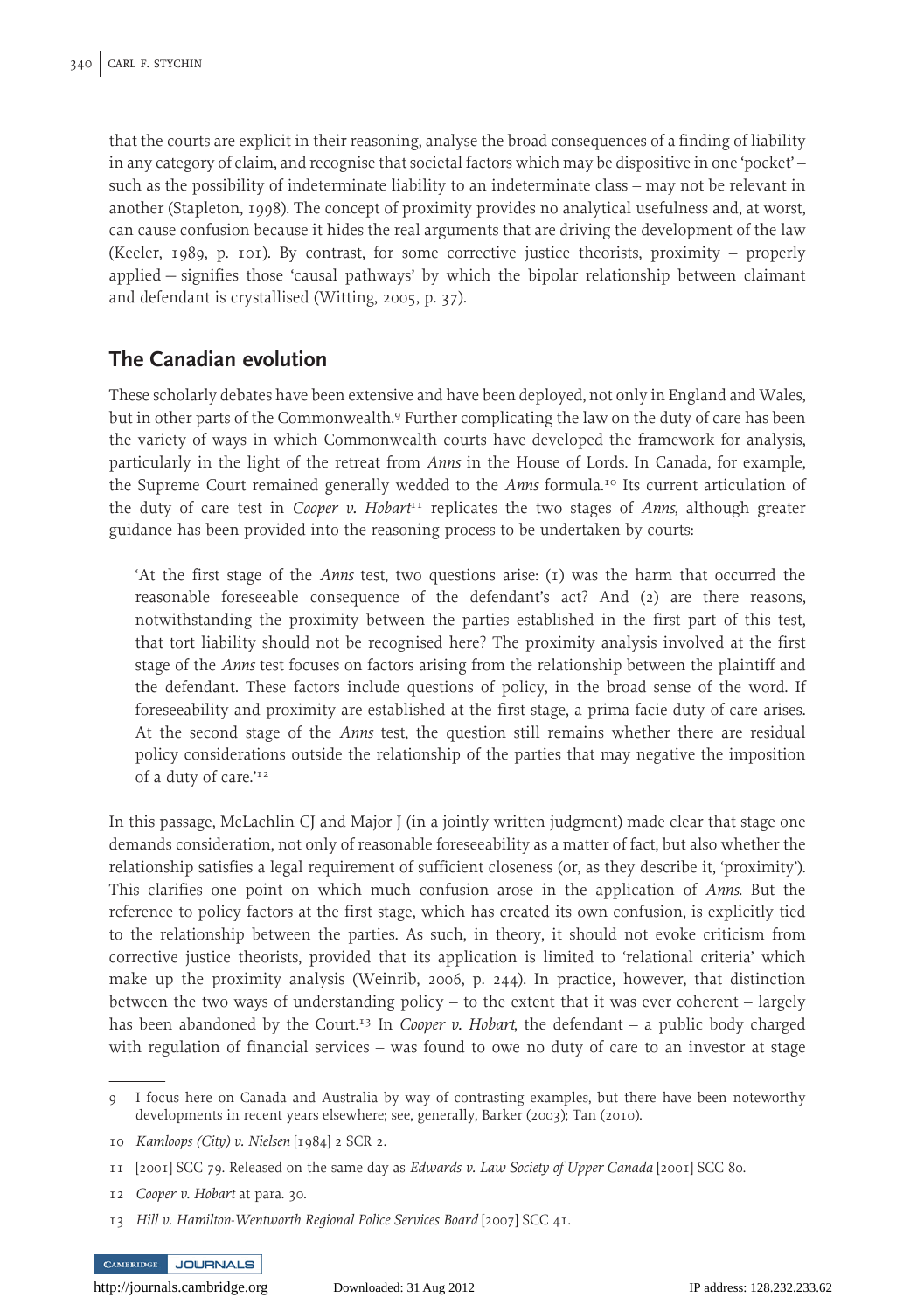one, based on 'its relationship with the claimant with reference to the statute itself' (Gilliker, 2005, p. 62). Once again, stage two does trouble the corrective justice theorists because it has moved the analysis beyond the relational context and potentially leads to a 'ramshackle enquiry' for which courts are not equipped, and which is unprincipled and unpredictable (Weinrib, 2006, p. 238). For the realist, such a move provides a welcome clarity of analysis, although the distinction between the two notions of policy – like the distinction between principle and policy itself (Moyes, 2005, p. 20) – is artificial and fuzzy (Klar, 2002, p. 374; Rafferty, 2008, p. 92). Finally, for those sceptical of the value of the concept of proximity, its explicit use by McLachlin CJ and Major J is of little assistance (Brown and Brochu, 2008, p. 1081).

Although some may look at the Supreme Court of Canada's approach with envy as an example of open judicial engagement with the underlying policy factors relevant to limiting the scope of liability for harms which were reasonably foreseeable as a matter of fact (Gilliker, 2005, p. 69), the differences between the Canadian and English approaches are largely illusory (Pitel, 2002; Rafferty, 2008, p. 79). The Caparo test explicitly brings out the necessary control mechanism of proximity as a separate stage of the inquiry, possibly because it had been unfortunately buried in the reasonable foreseeability requirement of Anns (Kidner, 1987, p. 323). In Cooper v. Hobart, the Court can remain loyal to *Anns* because it engages in unpacking the first stage, revealing 'reasonable foresight of harm must be accompanied by something more' which limits the duty through the requirement of proximity (Pitel, 2002, p. 253). Furthermore, the third limb of the Caparo test mirrors the residual second stage of Cooper v. Hobart, which leads to the same criticisms by those sceptical of extrinsic policy based justifications for limiting a duty which otherwise exists between the parties (Brown and Brochu, 2008, p. 1073). Finally, it is clear that neither approach is inherently more expansive in terms of the scope of liability. Although Cooper v. Hobart is generally regarded as signalling a more cautious and conservative approach to finding a duty in novel categories of case (Klar, 2002, p. 366; Barker, 2003, p. 47) − based as it is on an incremental approach to expanding categories of liability − there have also been exceptions to that rule (Rafferty, 2008, p. 79). This is particularly true in the Supreme Court's articulation of the duty of care on the part of the police service.<sup>14</sup>

It is not at all obvious that adoption of the *Cooper v. Hobart* test necessarily, in itself, would lead to a superior body of doctrine in England and Wales. It has been sharply criticised for its failure to produce doctrinal coherence (Brown and Brochu, 2008, p. 1073). If proximity is a wrapper surrounding a range of disparate connecting factors, then perhaps inevitably the result is the fragmentation of the duty of care concept decried by corrective justice theorists. Although Cooper may have provided a structure through which to engage openly in the analysis, there is no inherent reason why *Caparo* could not provide an equal measure of transparency. It is the search for a unifying basis that remains elusive, although McLachlin CJ and Major J do provide a clue when they posit that 'defining the relationship may involve looking at expectations, representations, reliance and the property or other interests involved'. <sup>15</sup> The question that is of interest in this article, however, is whether this is as far as it is possible to go in identifying the basis for a finding of sufficient neighbourhood between the parties. If proximity provides 'a conduit for the application of community standards' (Kramer, 2003, p. 72), is it possible to make both descriptive and normative claims regarding how we define both the 'standards of community morality' (p. 72) and how we understand community itself? By contrast, are we inevitably left with nothing more than a 'stuff sack' which holds a plethora of otherwise unconnected factors

<sup>14</sup> Ibid.

<sup>15</sup> Cooper v. Hobart [2001] SCC 79 at para. 34.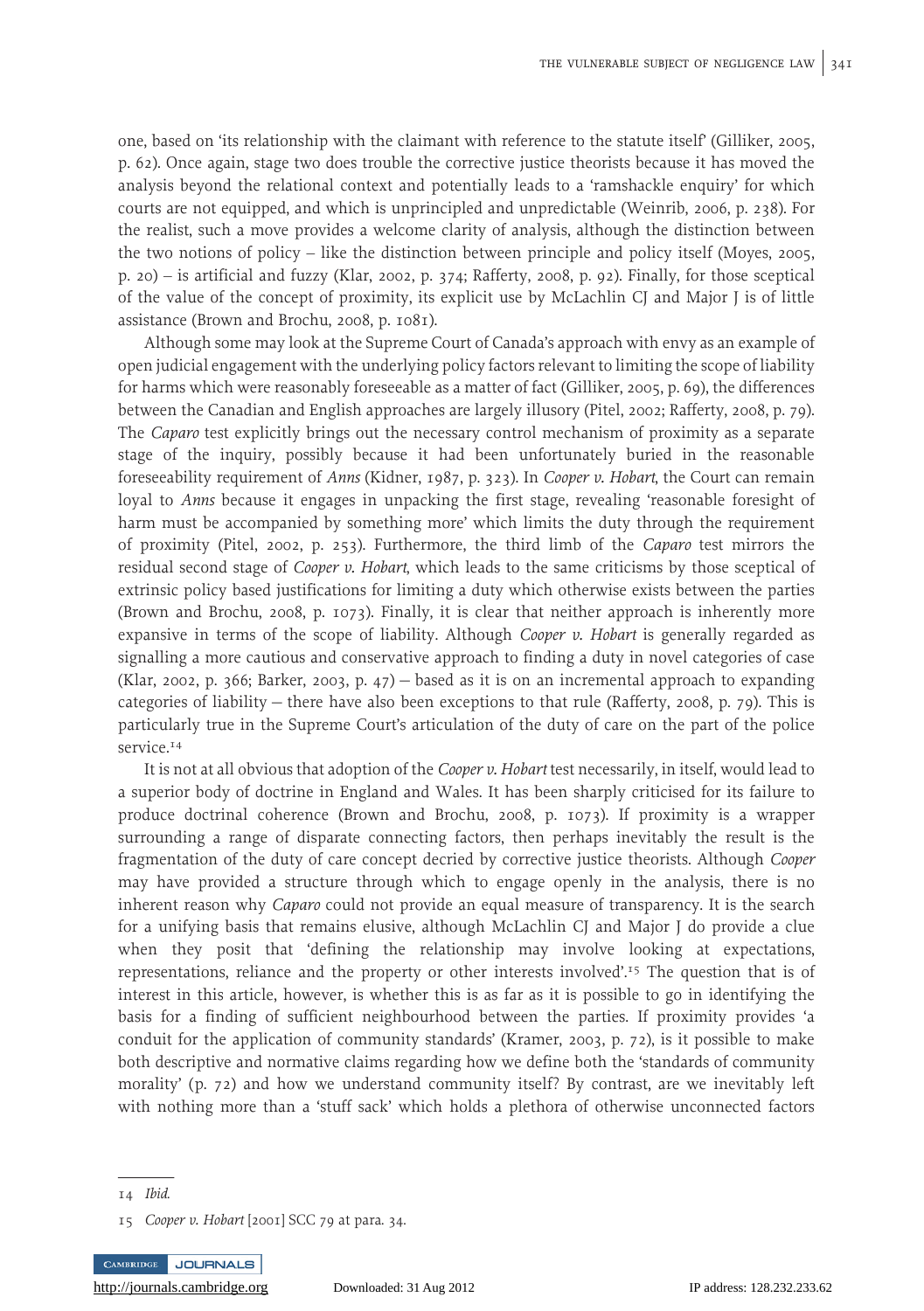which can be applied to different categories of case (Gergen, 2006, p. 749)? These are the questions to which I now want to turn.

#### The salient features of Australian negligence law

I look now at the Australian approach to the duty question, the history of which reveals a crucial role for the concept of proximity. Starting with the contribution of Deane J and other members of the High Court in a series of cases in the 1980s and 1990s, proximity found itself centre stage.16 During this significant period in Australian negligence law, proximity became a 'touchstone for determining the existence and content of any common law duty of care to avoid reasonable foreseeable injury of the type sustained', <sup>17</sup> and it signified 'a separate and general limitation upon the test of reasonable foreseeability in the forms of relationships which must exist between the plaintiff and defendant before a relevant duty will arise'.<sup>18</sup> On its face, this may appear no different from the properly understood complex concept of reasonable foreseeability established in Anns. But its significance as a mechanism by which to understand the relationship between the parties was vital. During the high water mark of the High Court's approach to the duty question, proximity assumed the role of a general requirement 'which operated not only inside a category of negligence, but also outside whichever category of negligence was being considered' (Vines, 1993, p. 466). Described by Deane J as being 'physical, circumstantial or causal',<sup>19</sup> proximity was seen by its supporters as a truly *general* test. For example, at the time, Prue Vines (1993) argued that proximity was 'a category of broad reference – and that broad reference is to be seen *psycholinguistically as a reference to social* understandings of culpability' (p. 475, emphasis added); it has 'penumbral and metaphorical connotations which refer to connectedness' (p. 479, emphasis added); and 'the power of proximity lies in the possibility of a more relational and relationship-based understanding of the duty of care' (p. 480, emphasis added). For its supporters, this was not an empty signifier.

The potential of proximity as describing an ethical relationship giving rise to legal obligations of care in novel situations – 'an overriding conceptual basis' (Vines, 1993, p. 468) − was doctrinally significant. While some commentators of the time – and some High Court judges, most notably Brennan J – were critical of proximity as a 'Delphic criterion',<sup>20</sup> the historical significance of this period should not be underestimated. As well as being a control device on the finding of factual reasonable foreseeability, proximity could signify that broad set of ethical considerations by which we have responsibility to others. Perhaps the strongest proponent of this idea(l) is Desmond Manderson (2006), who draws out the parallels between the doctrinal deployment of proximity and the philosophy of Emmanuel Levinas.<sup>21</sup> For Manderson, the High Court's invocation of the language of proximity provided 'a new answer and a *radical new language* concerning the duty question' (p. 103, emphasis added), because it signified the 'underlying norm' of a relationship giving rise to responsibility towards the 'other' (p. 121).

19 Ibid.

<sup>21</sup> Of particular relevance are Levinas's two main works: Totality and Infinity (1991 [1961]) and Otherwise than Being (1991 [1974]) (Manderson, 2006, p. 7).



<sup>16</sup> See, for example, Jaensch v. Coffey (1984) 155 CLR 549; Sutherland Shire Council v. Heyman (1985) CLR 424; San Sebastian Pty Ltd v. Minister Administering the Environment Planning and Assessment Act 1979 (1986) 162 CLR 340; Hawkins v. Clayton (1988) 164 CLR 539; Gala v. Preston (1991) 172 CLR 243; Burnie Port Authority v. General Jones Pty Ltd (1994) 179 CLR 520.

<sup>17</sup> Jaensch v. Coffey (1984) 155 CLR 549 at 583.

<sup>18</sup> Ibid., at 584.

<sup>20</sup> Hawkins v. Clayton (1988) 164 CLR 539 at 555.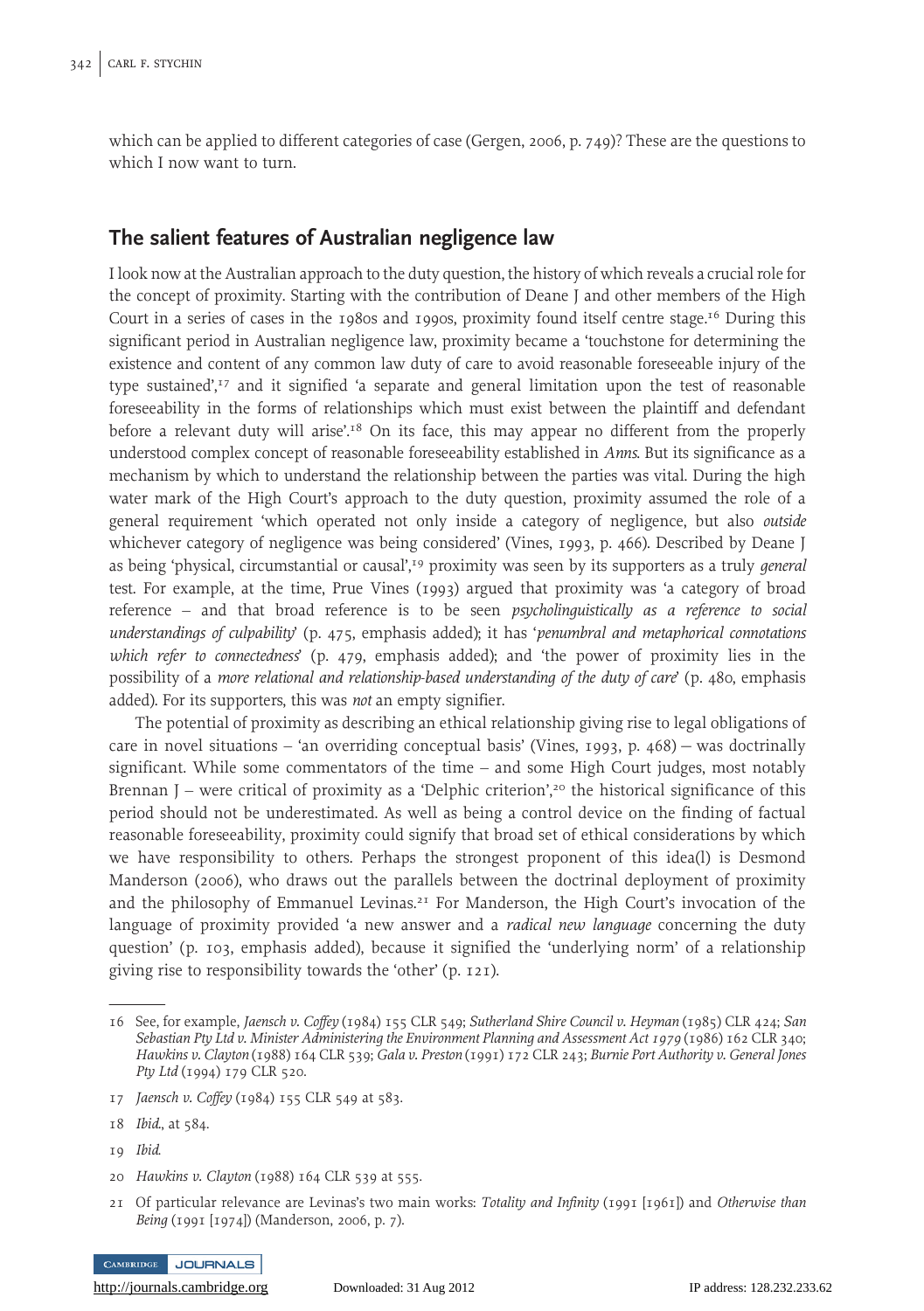According to Manderson (2006, pp. 38–42), this rich understanding of proximity cannot be assimilated to either a corrective justice or policy-driven approach (although it can be argued that Deane J's understanding of proximity did include 'policy issues within itself' (Vines, 1993, p. 475)). The focus on responsibility and connection towards a particular claimant by a specific defendant becomes a 'singular moment' in which questions of efficiency and distributive justice are irrelevant (Manderson, 2006, p. 186). But that focus on the relationship should not be confused with corrective justice. The ethics of proximity espoused by Manderson contains within it a shift of the legal imagination away from the autonomous independent self in possession of rights which have been infringed by another. For corrective justice theorists, 'the defendant's liability is seen as following from his or her use of the *plaintiff's resources*' (Brown, 2003, p. 168). Even the physical integrity of the claimant comes to be understood in these terms: 'physical integrity assumes a proprietary aspect; as a "resource", it represents an asset that the law will protect' (p. 169). In Manderson's use of Levinas, by contrast, ethical and legal responsibility does not derive from autonomy; rather, it precedes and produces it (Manderson, 2006, p. 42). This is a vision of autonomy which flows from the experience of relationships, rather than the reverse. There are strong theoretical connections here to those feminist legal theorists who have sought to rethink autonomy in more relational terms.<sup>22</sup> It provides an alternative to the view espoused by corrective justice theorists that 'the primary right must be capable of precise definition *prior* to that interaction' between claimant and defendant (Witting, 2008, p. 627). I will return to this idea in considering the role of vulnerability in understanding the duty inquiry.

Despite its theoretical appeal, this employment of proximity as a 'universal yardstick' (Katter, 2004, p. 88) ultimately – after some doctrinal confusion<sup>23</sup> – was abandoned by the High Court.<sup>24</sup> It was perhaps because of the difficulty of articulating the concept in sufficiently pragmatic ways − except by reference to the categories in which recovery was already allowed − that the Court turned instead to its current formulation: 'a judicial evaluation of the factors which tend for or against a conclusion, to be arrived at as a matter of principle', <sup>25</sup> commonly known as the 'salient features' approach. In what is seen by many as a dramatic change, a unanimous High Court rejected proximity as a conceptual tool in favour of a focus on categories of negligence, in recognition of the fact that 'different classes of case give rise to different problems in determining the existence and nature or scope, of a duty of care'.<sup>26</sup> Salient features are simply those factors which the courts are to weigh and balance in determining whether there is sufficiently compelling reason to attach legal liability to a situation of harm. The features include foreseeability as well as a range of other concerns. For legal realists, this approach has the advantage of making explicit the diverse range of factors which drive the inquiry into whether a duty of care exists. In other words, it lifts the veil on proximity, producing 'an open-textured form of legal reasoning that focuses on identifying, expounding, and applying the underlying concerns guiding courts' (Stapleton, 2002, p. 535). The potential range of factors that might be weighed in the balance has become increasingly varied, and was spelled out in detail by the New South Wales Court of Appeal.27 The lengthy list underscores the diversity of relevant features, which include both those centring upon the relationship between the parties as well as broader distributive concerns:

<sup>22</sup> For a useful introduction to this literature, see Mackenzie and Stoljar (2000).

<sup>23</sup> As evidenced by the seven judgments in Perre v. Apand Pty Ltd (1999) 198 CLR 180.

<sup>24</sup> Sullivan v. Moody (2001) 207 CLR 562.

<sup>25</sup> Ibid., at 580.

<sup>26</sup> Ibid., at 579.

<sup>27</sup> Caltex Refineries (Qld) Ptd Ltd v. Stravar [2009] NSWCA 258.

CAMBRIDGE JOURNALS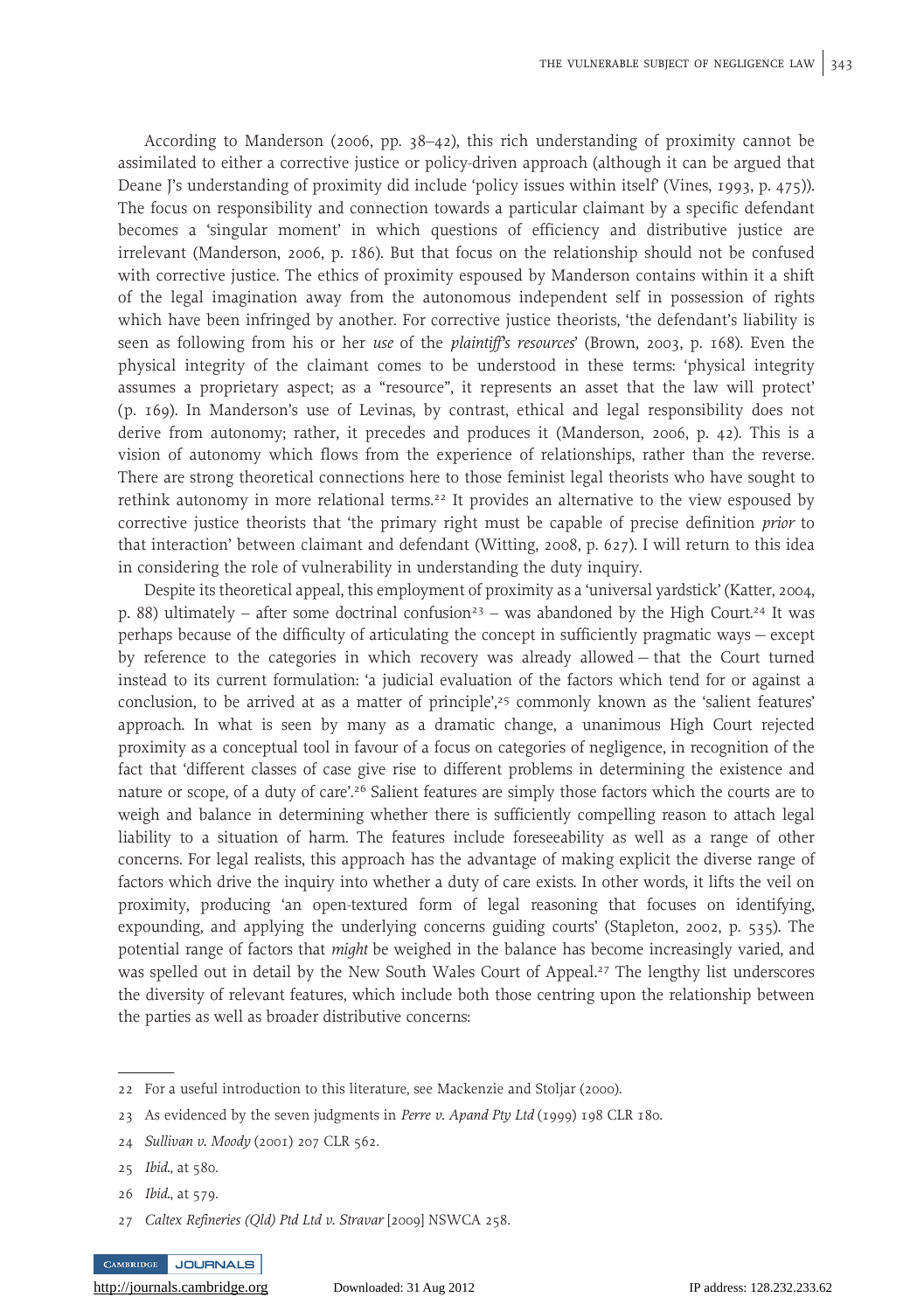- '(a) the foreseeability of harm;
- (b) the nature of the harm alleged;
- (c) the degree and nature of control able to be exercised by the defendant to avoid harm;
- (d) the degree of vulnerability of the plaintiff to harm from the defendant's conduct, including the capacity and reasonable expectation of a plaintiff to take steps to protect itself;
- (e) the degree of reliance by the plaintiff upon the defendant;
- (f) any assumption of responsibility by the defendant;
- (g) the proximity or nearness in a physical, temporal or relational sense of the plaintiff to the defendant;
- (h) the existence or otherwise of a category of relationship between the defendant and the plaintiff or a person closely connected with the plaintiff;
- (i) the nature of the activity undertaken by the defendant;
- (j) the nature or the degree of the hazard or danger liable to be caused by the defendant's conduct or the activity or substance controlled by the defendant;
- (k) knowledge (either actual or constructive) by the defendant that the conduct will cause harm to the plaintiff;
- (l) any potential indeterminacy of liability;
- (m) the nature and consequences of any action that can be taken to avoid the harm to the plaintiff;
- (n) the extent of imposition on the autonomy or freedom of individuals, including the right to pursue one's own interests;
- (o) the existence of conflicting duties arising from other principles of law or statute;
- (p) consistency with the terms, scope and purpose of any statute relevant to the existence of a duty; and
- (q) the desirability of, and in some circumstances, need for conformance and coherence in the structure and fabric of the common law.' 28

For corrective justice theorists, the criticism of the High Court's approach is twofold. First, the salient features do not provide a methodology for determining whether there is sufficient connection between the parties to found a duty (Katter, 2004, p. 88). Rather, presumably like all exercises in judicial balancing, it is alleged that it gives rise to inevitable indeterminacy and unpredictability (despite the fact that the exercise is limited to novel categories) since 'courts will ostensibly be required to make their decisions based upon mere intuition about the overall weightiness of the factors found to be present' (Witting, 2002, p. 218). Of course, whether the application of proximity in novel categories provides any greater predictability is an open empirical question. Of perhaps greater concern, however, is the claim of the corrective justice theorists that the salient features approach blends issues of both principle and policy (in the strong sense of distributive justice concerns) (Witting, 2007, p. 581). However, this is a criticism levelled at courts more generally and is not particular to the salient features approach.

In fact, it is not obvious that Sullivan v. Moody represents the radical departure to the duty of care question that is sometimes claimed. Instead, it can be read as a drilling down into the concept of proximity in order to provide useful guidance for future courts: 'this multi-factoral approach was initially conceived *not* as a replacement for proximity, but to infuse meaning and provide a set of practical analytical factors into the concept of proximity' (Tan, 2010, p. 466). Granted, proximity in the sense of both the relationship between the parties and broader concerns of distributive justice are blended together. Although the courts may look to salient features to determine a duty of care, this can be understood as a re-articulation of the Anns test from a different vantage point

<sup>28</sup> Ibid., at para. 103.



<http://journals.cambridge.org> Downloaded: 31 Aug 2012 IP address: 128.232.233.62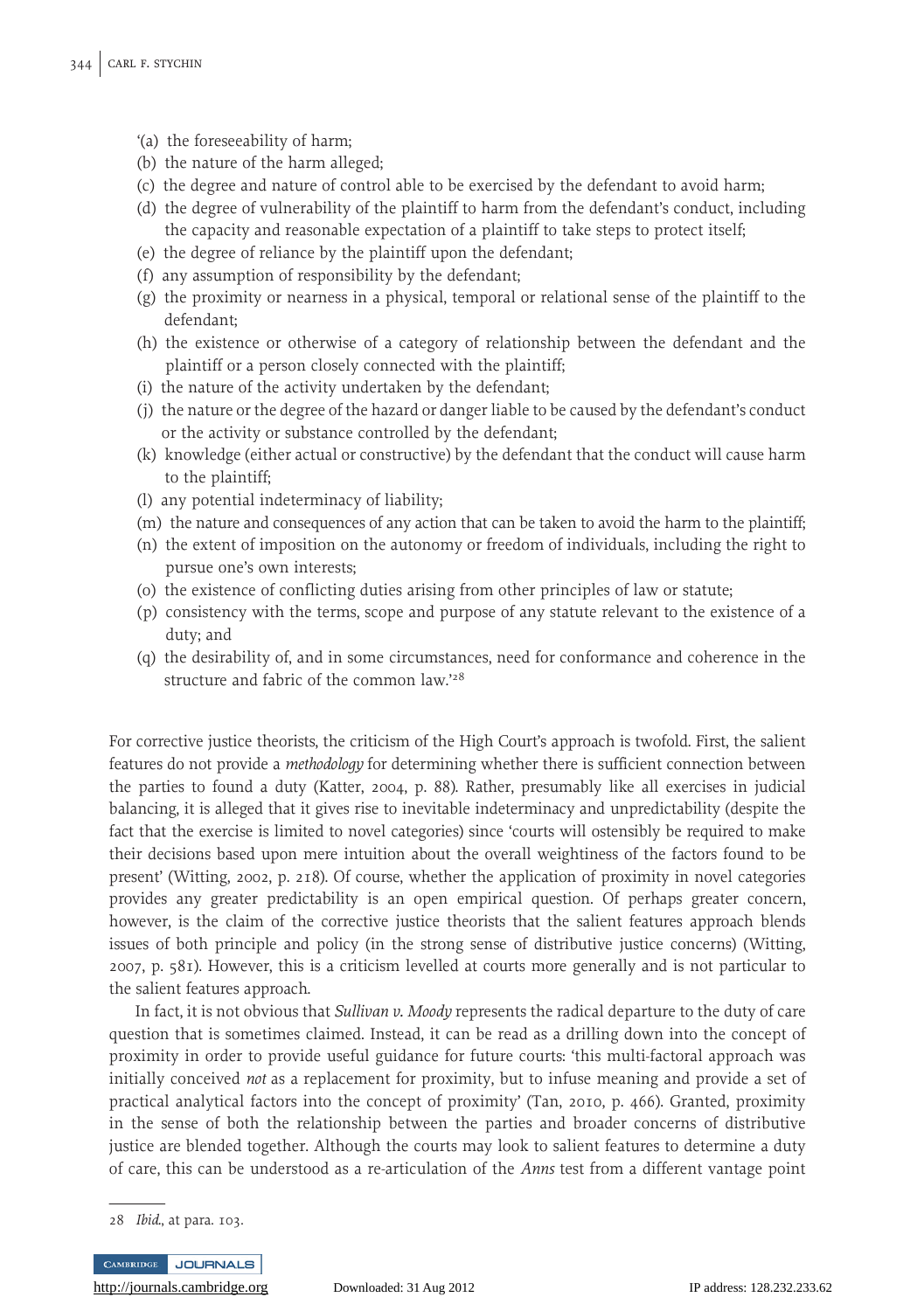(p. 469). While it has been argued that the salient features approach leads to uncertainty in the law because it tempts courts into ad hoc balancing in every case (rather than only in novel duty situations) (Katter, 2004, p. 88), this may say more about how the legal imagination responds to a list rather than the intention behind the High Court's judgment in Sullivan v. Moody.

But my question is whether the salient features approach contains within it the traces of the legacy of proximity from an earlier period in the High Court's jurisprudence. In other words, the valuable insight in the reasoning in Sullivan v. Moody, as developed in subsequent case-law, may not be in the focus on salient features per se. That may not be the 'dramatic change of position' sometimes claimed (Barker, 2003, p. 45). Rather, I want to argue that the High Court, through the articulation of salient features, gives us fresh insight into the 'civil ethics' that are contained within the duty of care inquiry (van Rijswijk, 2010, p. 3). My particular interest is the Court's explicit focus on 'vulnerability' as a salient feature. This element has been consistently applied by the Australian courts, which 'is to be understood as a reference to the plaintiff's inability to protect itself from the consequences of a defendant's want of reasonable care, either entirely or at least in a way which would cast the consequences of loss on the defendant' (Stapleton, 2002, pp. 558 − 59). For example, it has proven particularly productive in the context of economic loss, in which liability is determined by the claimant's ability to have otherwise protected itself.<sup>29</sup> But the range of situations in which the courts can turn to vulnerability is potentially wide.<sup>30</sup> Although not dispositive, it is certainly one of the most significant of factors for the courts. The concept has been described by McHugh J as applying to situations where 'by reason of ignorance or social, political or economic constraints, the plaintiff was not able to protect him or herself from the risk of injury'. <sup>31</sup> The flipside of vulnerability is control on the part of the defendant, which underscores that it is the relative power of the parties that helps us to understand the relationship, and the ethical and legal responsibilities that flow from it. Vulnerability is a broader concept than assumption of responsibility and reliance, which have also been frequently employed in the duty inquiry (Tan, 2010, pp. 476–79). This is not surprising because assumption of responsibility implies that the inquiry is centred on whether conscious acts have been undertaken by the parties (to the extent that its meaning can be ascertained), which can narrow the situations in which the finding of a relationship may be demanded. It has been criticised for producing ex post facto justifications and uncertainty (Barker, 1993, p. 481).

Jane Stapleton (2003–2004) has claimed that vulnerability provides the 'golden thread' and 'central organising feature' of the tort of negligence:

'Over the past 20 years, the court has identified this as a core moral concern of tort law and whatever limits may govern this vulnerability concept it certainly has a powerfully convincing core. This is represented by the most extreme form of vulnerability: namely, where a person is exclusively dependent on another to take care, even if that person is a total stranger.' (p. 142)

Thus, in economic loss cases, vulnerability can provide justifiable limitations on the duty of care. With respect to sophisticated commercial parties, vulnerability may point away from liability,

<sup>31</sup> Woolcock Street Investments v. CDG (2004) 216 CLR 515 at 549.



<sup>29</sup> See, e.g., Perre v. Apand (1999) 198 CLR 180; Woolcock Street Investments v. CDG (2004) 216 CLR 515; Hill v. Van Erp (1997) 188 CLR 159; Esanda Finance Corporation v. Peat Marwick Hungerfords (1997) 188 CLR 241. But as Robertson (2011, p. 379) makes clear, it is important to consider whether the claimant's available alternative remedy is protective or compensatory in character.

<sup>30</sup> See the reasoning of McHugh J in Trustees of the Roman Catholic Church for the Diocese of Canberra v. Hadba (2005) 221 CLR 161 at 175.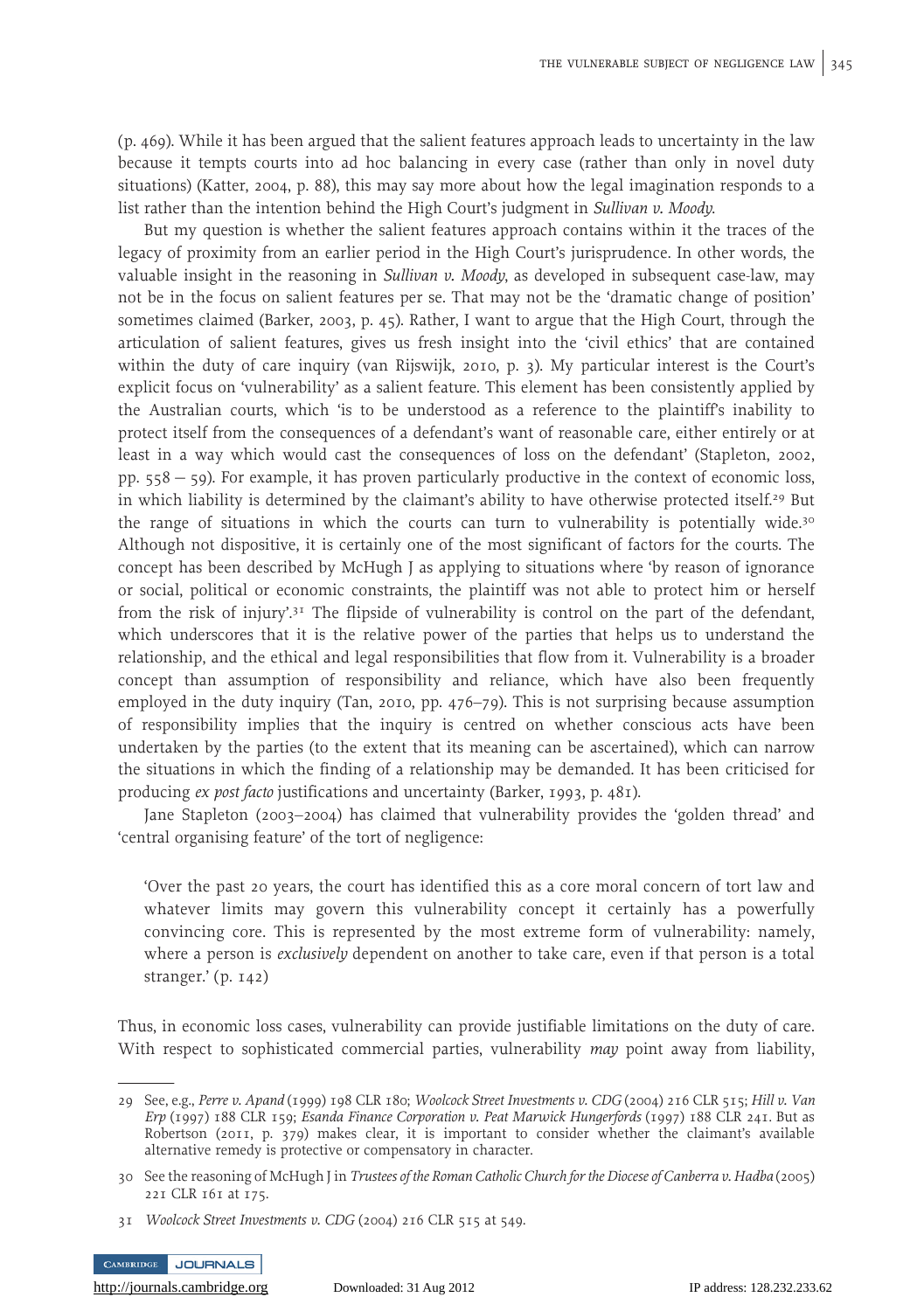whereas in the case of an individual, it may point towards the imposition of a duty of care (Stapleton, 2002, p. 559). For Stapleton, substantive vulnerability explains everything from the home purchaser's relationship to the surveyor (p. 556), to the relationship of the individual to public authorities (p. 559). It provides a 'normative concern' that bridges otherwise disparate pockets of liability (p. 558). Also, it transcends the boundary between principle and policy. It is a normative, ethical concept by which we characterise a relationship between claimant and defendant but within an economic, political and social context.32

Vulnerability – like proximity before it – suggests the connectedness from which an ethical responsibility to the other arises. Returning to my earlier point regarding how we conceive of autonomy, vulnerability's powerful rhetorical resonances can shift us away from the prerelational, self-reliant, autonomous subject. In this regard, it is no coincidence, in my view, that Manderson (2006) refers to vulnerability in his analysis of the ethics of proximity: 'in each case of proximity, plaintiffs find themselves vulnerable to the defendant in a manner that is outside their control and to a degree that sets them apart from the world at large' (p. 124); 'a distinct capacity to control particularizes the defendant, while a distinct vulnerability to harm particularizes the plaintiff. Both are needed to found a duty, because each position constitutes and individualizes the other' (p. 133). Vulnerability, then, may provide a useful clarification and advance on the earlier use of proximity as the basis upon which we understand the ethical connections between parties (and between negligence law and those who turn to it for relief) (p. 199). Duties arise from the demand upon us to be attentive to the vulnerability of others.

The criticism of the turn to vulnerability from the perspective of corrective justice demonstrates, I would argue, a misunderstanding of its significance. Allan Beever (2007) contends that determining liability by virtue of the claimant's vulnerability to harm potentially undermines the test of reasonable foreseeability itself. As Beever rightly explains, once we move outside the realm of economic loss to physical damage, vulnerability may be inversely related to foreseeability. He cites the famous case of *Doughty v. Turner Manufacturing*  $Co^{33}$  to illustrate the point:

'The claimant was extremely vulnerable precisely because it was not foreseeable that the cement cover would cause an explosion. If that had been foreseeable, then it would have been much less likely that the claimant would have been near the vat. Vulnerability, then, is not only incompatible with reasonable foreseeability; it is often directly opposed to it.' (p. 195)

However, this is a misreading of the value of vulnerability analysis. Factual foreseeability remains a requirement in finding a duty of care. However, that requirement, by itself, is hardly a difficult hurdle for most claimants to overcome in novel cases (Klar, 2002, p. 365). The function of vulnerability is to help us to understand the ethical and legal connection between two parties – the basis of the relationship that may give rise to liability. On this claim, Beever (2007, p. 195) is particularly dismissive, describing this as simply (his) 'principled approach in disguise'. My argument, however, is that vulnerability has the potential to lift the veil – to remove the disguise – that has caused so many commentators and courts to be critical of proximity's apparent emptiness.

The significance of vulnerability goes even further because it provides insights into the interpersonal morality that leads to responsibility. It could signify a conceptual shift in emphasis away from the pretence of a pre-relational, unencumbered, autonomous subject, towards one in which relationships (and the ethical norms that attach to them) are the very conditions of autonomy. After all,

<sup>33 [1964] 1</sup> QB 518 (CA).



<sup>32</sup> Stapleton's evocative metaphor of the 'golden thread' potentially would suggest the appropriateness of widening the scope of liability for public authorities in English law unless competing distributive justice concerns were found to dominate.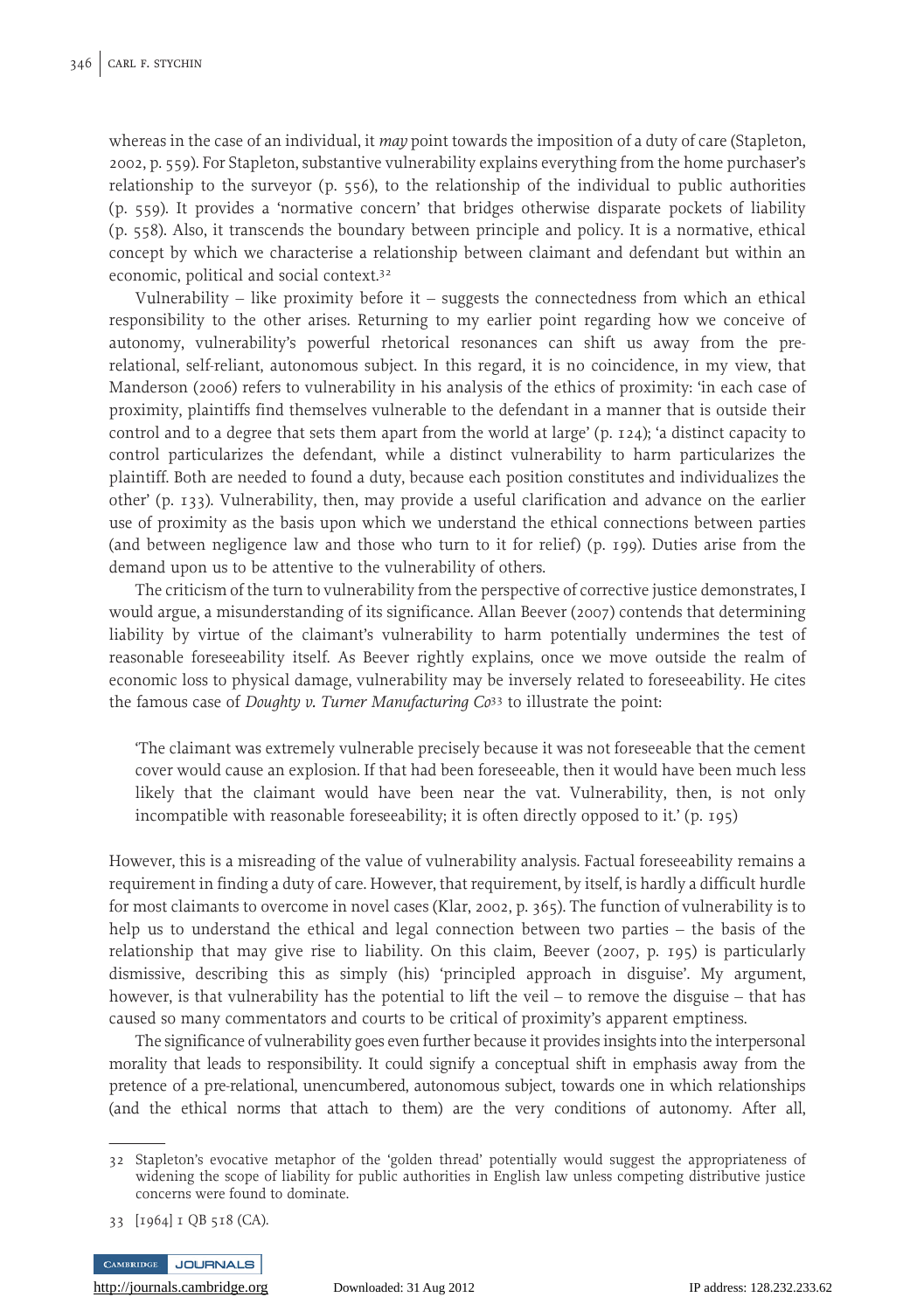vulnerability is a universal human condition and it is from that initial experience of total vulnerability in life – and the relationships which nurture us – that we come to define ourselves as autonomous. While proximity – as it was developed by the High Court of Australia − may have had the potential to provide a doctrinal platform on which a richer notion of autonomy in law could be built, it did not succeed in its task. Today, it may be vulnerability which can take up the challenge of creating a 'civilizing buffer' against unmediated self-interest in society (van Rijswijk, 2010, p. 19).

#### Duty and vulnerability

The potential of vulnerability as a concept in the law of negligence can draw upon an increasingly rich literature. The scholarly interest in vulnerability arises out of the attraction of the 'ethics of care' as an alternative to the 'conceptually imperialistic role' of an ethics of justice and its focus on the autonomous subject of rights (Held, 2006, p. 141). An ethics of care, by contrast, 'characteristically sees persons as relational and interdependent, morally and epistemologically' (p. 13). Although some care theorists argue that an ethics of care is not well suited to the discourse of law in which justice rightly dominates (p. 17), I would argue, along with others, that an ethics of care can provide an important corrective to the formalism and abstraction of legal reasoning.<sup>34</sup> It provides the tools by which autonomy  $-$  so central to tort law  $-$  might be re-imagined in more relational terms.<sup>35</sup> This is the theoretical significance of vulnerability and it potentially marks an important departure from the hitherto dominant theoretical positions.

Vulnerability grows out of this ethical standpoint. Robert Goodin (1985), for example, has argued that responsibilities 'derive from the fact that other people are dependent upon you and are particularly vulnerable to your actions and choices' (p. 33). Many legal obligations traditionally explained in terms of voluntary agreement, he suggests, are more compellingly understood through vulnerability. Tort law, with its explicit focus on care, strikes me as particularly well suited to such a reformulation. More recently, Martha Fineman (2008–2009) has demonstrated that the concept of vulnerability is of wide-ranging significance for legal discourse. She posits that vulnerability is 'inherent in the human condition' (p. 1) and she utilises the concept as a way of understanding responsibilities of the state to the individual. Her ambitious theoretical claim is that 'the "vulnerable subject" must replace the autonomous and independent subject asserted in the liberal tradition' (p. 2). Vulnerability can operate as a 'heuristic device' by which we can shift our understanding of responsibilities towards those who are dependent upon us (p. 9).

Although Fineman's primary focus is upon welfare and the state, the possibilities of vulnerability theory extend further. While Goodin's concern is in contractual-type obligations, my interest is in its role in negligence law. In pursuing this approach, I am attempting to build upon the work of feminist tort theorists such as Joanne Conaghan (2003), who has argued that critical analysis of tort law needs now to focus more on the 'key categories and fundamental concepts comprising the basic "architecture" or "anatomy" of tort law' (pp. 181–82). Of course, there can be no more fundamental concept in tort than the duty of care, and vulnerability may provide a more 'incremental, holistic and contextualist approach' to understanding it (p. 196). Conaghan argues that tort law has been reliant upon an understanding of autonomy that is bounded and prior to social relations (as evidenced by its deployment by corrective justice theorists). She argues that this is to 'misconceive the nature of the process in which agency is exercised' (p. 203); namely, as derived from the social itself. Vulnerability, as a universal experience prior to freedom, is perhaps the concept that is best able (better even than proximity) to turn this theoretical standpoint into legal practice.

- 34 A claim that is not without controversy within feminist legal theory; see Drakopoulou (2000).
- 35 In earlier work, I have developed this point in the context of other legal fields; see Stychin (1998; 2007).

CAMBRIDGE JOURNALS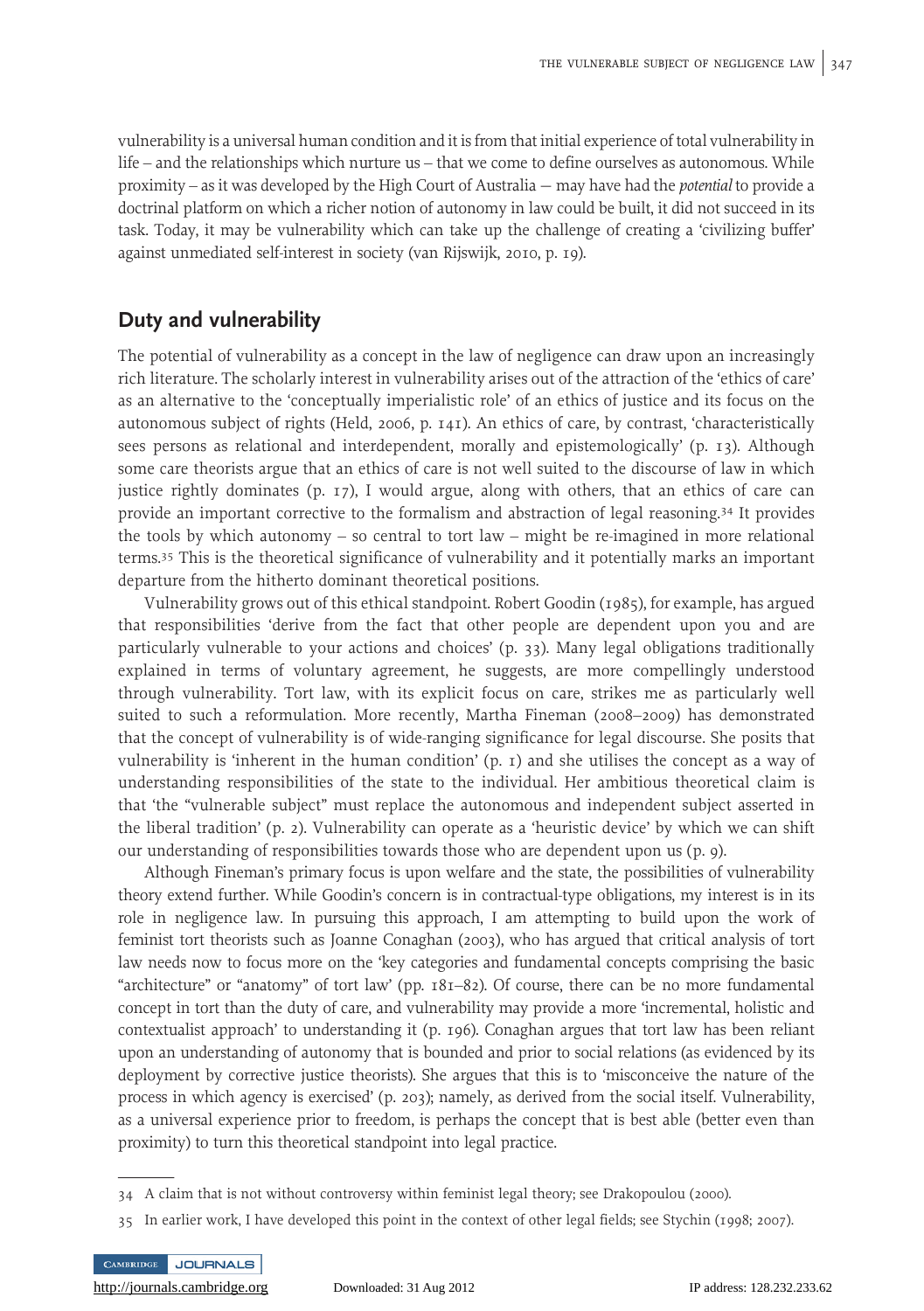Having taken this theoretical and comparative excursion, I now turn back to the English law of negligence and the duty of care question. I began by highlighting how the law has been described as increasingly incoherent, with little conceptual basis uniting the ways in which courts approach the determination of duty. Can vulnerability not only provide theoretical insight, but also be of practical utility for English courts? Clearly, it has found favour in the Australian jurisprudence as a 'salient feature' and, as Stapleton (2003–2004) argues, it may well link different duty situations. My argument is that this may be a concept that transplants relatively easily into this jurisdiction. First, vulnerability provides a compelling explanation of many decisions of the past. Economic loss cases such as Smith v. Eric Bush<sup>36</sup> can be understood as determined by the vulnerability of purchasers in a particular market (Stapleton, 2002, p. 555). By contrast, in D&F Estates v. Church Commissioners for England,<sup>37</sup> vulnerability was not present because the claimant was able to protect itself through bargaining or by purchasing protection from loss. Vulnerability arising out of 'market conditions' also can explain Henderson v. Merrett Syndicate, <sup>38</sup> because 'the market conditions inflexibly prevented the Names from bargaining for protection against the risk of the managing agents and others being careless' (p. 556). As Stapleton concludes, this explains why 'commercial plaintiffs in general are finding it more difficult to recover for economic loss because they are less likely to be able to establish their vulnerability' (p. 559).

Although Beever (2007, p. 194) argues that vulnerability analysis cannot logically extend beyond the economic loss cases, its traction may be greater than that. While I would not claim that vulnerability has played an explicitly central role in English tort law, there are certainly doctrinal strands which can be drawn upon in supporting its relevance and in advocating its future application. It provides a compelling explanation in determining responsibility in negligence for a third party's actions, as in Watson v. British Boxing Board of Control.<sup>39</sup> It also has explanatory power in the difficult area of liability of public authority defendants. This is a field in which vulnerability may be particularly pronounced, and leads to a situation of 'exclusive dependence' (Stapleton, 2002, p. 560). This has been recognised by Lord Nicholls, who has explicitly relied upon the vulnerability of the claimant in relation to the defendant public authority as relevant to the establishment of a duty of care. In his dissenting judgment in *Stovin v. Wise*<sup>40</sup> – in which the majority held that the local authority was not responsible in negligence for its failure to carry out road improvements at a dangerous location in which the claimant was injured – he found a common law responsibility to take positive action. First amongst the factors which drove Lord Nicholls to his conclusion that proximity was present was the relationship of control and vulnerability between defendant and claimant:

'First, the subject matter is physical injury. The existence of a source of danger exposes road users to a risk of serious, even fatal, injury. Road users, especially those unfamiliar with the stretch of road, are vulnerable. They are dependent on highway authorities fulfilling their statutory responsibilities.'<sup>41</sup>

A majority of the House of Lords did hold that a local authority owes a duty of care when providing state education in Phelps v. Hillingdon London Borough Council.<sup>42</sup> The case concerned the negligent

- 36 [1990] 1 AC 831 (HL).
- 37 [1989] AC 177 (HL).
- 38 [1995] 2 AC 145 (HL).
- 39 [2001] QB 1134 (CA). For an analysis, see George (2002).
- 40 [1996] AC 923 (HL).
- 41 Ibid., at 939 [emphasis added].
- 42 [2001] 2 AC 619 (HL).

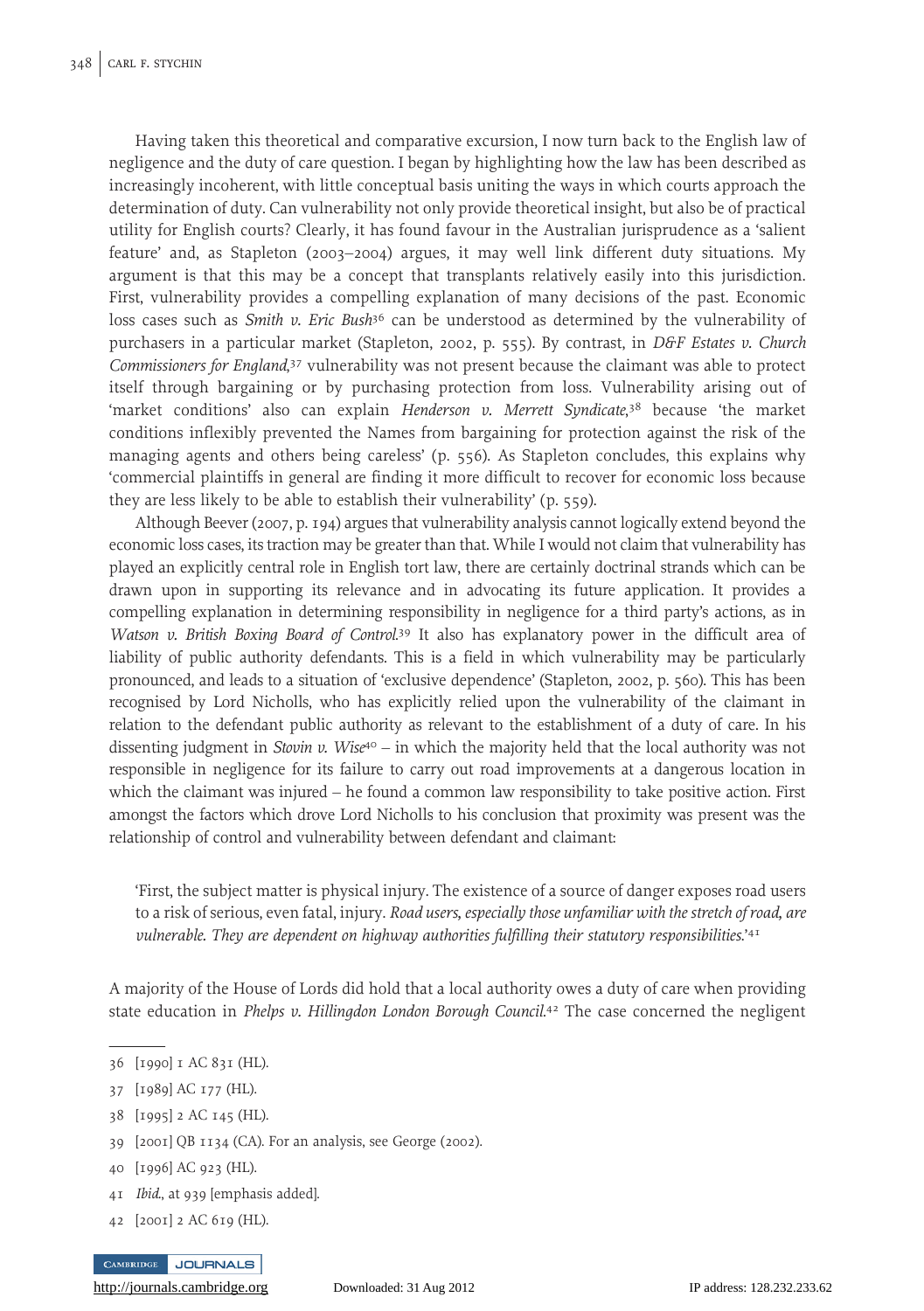failure to diagnose the learning difficulties of a student by an educational psychologist working for the local education authority. In his reasons, Lord Nicholls again emphasised the relationship of control and vulnerability:

'Throughout, the child was very dependent upon the expert's assessment. The child was in a singularly vulnerable position. The child's parents will seldom be in a position to know whether the psychologist's advice was sound or not. This seems to me to be, on its face, an example par excellence of a situation where the law will regard the professional as owing a duty of care to a third party as well as his own employer.' 43

The decisions of the majority in the two cases might be reconciled on the basis of whether there was an assumption of responsibility by the defendant. But Lord Nicholls's use of vulnerability pushes towards finding in favour of the claimant in both, underscoring how vulnerability can capture those situations in which a duty may be warranted but which are not covered by concepts such as assumption of responsibility and reliance.44 The focus shifts away from conscious acts and towards the relationship of power between the parties. Finally, vulnerability could provide a link between negligence liability and the developing human rights jurisprudence on the legal responsibility of the emergency services, which is increasingly grounded in the vulnerability of the victim.<sup>45</sup>

#### Vulnerability in practice: Sutradhar v. NERC

I now explore the potential of vulnerability analysis in negligence by reference to a decided case. My choice is one in which the House of Lords unusually relied explicitly and directly upon a lack of proximity between claimant and defendant in order to strike out a claim which concerned personal injuries rather than economic loss: Sutradhar v. Natural Environment Research Council.<sup>46</sup> The facts concerned a department of the defendant (the British Geological Survey (BGS)) which was involved in testing wells in Bangladesh. It prepared a report on the possible toxicity of ground water to fish and humans, but the samples were not tested for arsenic. The claimant lived in a region of Bangladesh from which some of the samples were taken and alleged that he had suffered arsenic poisoning as a result of drinking the water in his village.47 Proceedings were brought against the defendant for negligence in issuing the report. It was claimed that the report had induced the health authorities in Bangladesh not to take steps which would have ensured that the drinking water was safe. The claimant alleged that the BGS had caused or materially contributed to his illness, by issuing a report which represented that his water was safe to drink. A unanimous House of Lords dismissed the appeal by the claimant, holding there was no arguable case.<sup>48</sup> Unusually, Lord Hoffmann relied explicitly upon proximity as a direct test, holding that the relationship between the parties was insufficiently proximate to found a duty of care.49 There was

- 47 Ibid., at para. 23.
- 48 Ibid., at para. 39.
- 49 Ibid., at para. 36.

CAMBRIDGE JOURNALS

<sup>43</sup> Ibid., at 666 [emphasis added].

<sup>44</sup> I am not suggesting that the test of vulnerability will not lead to factual disagreements, as witnessed by the divergence of opinion between the majority and dissent in Woolcock Street Investments v. CDG (2004) 216 CLR 515. My point, rather, is that it may be a more fruitful line of inquiry.

<sup>45</sup> See Savage v. South Essex Partnership [2009] 2 WLR 115; Mitchell v. Glasgow City Council [2009] 2 WLR 481. See, generally, Williams (2008); McIvor (2010).

<sup>46 [2006]</sup> UKHL 33.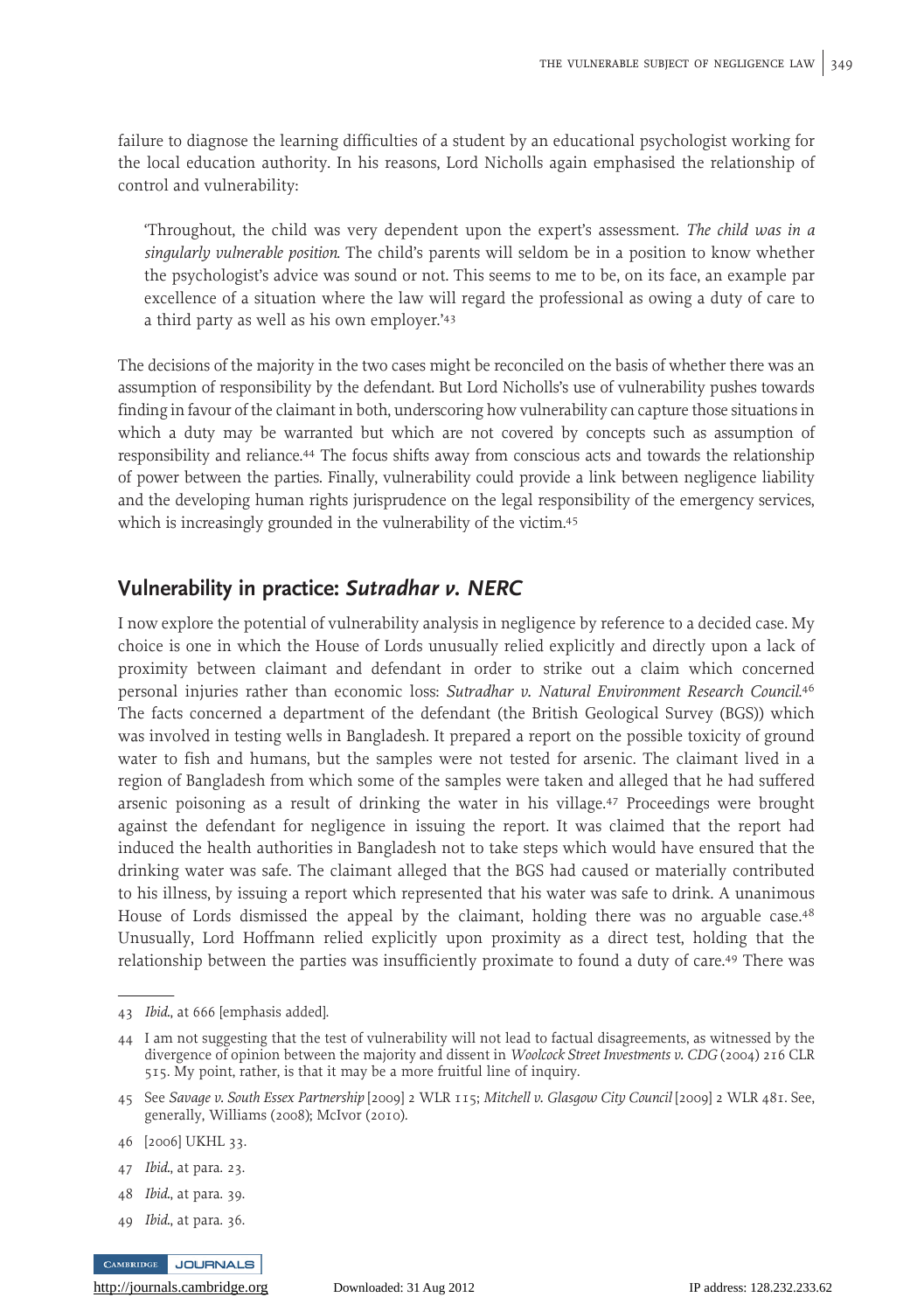neither a duty to test for arsenic (which, it was held, was not standard practice at the time) nor was there a duty not to release a report that gave the impression that the water was safe to drink without further testing by the Bangladeshi authorities.<sup>50</sup> The lack of proximity stemmed from an absence of responsibility and control for the source of the danger, namely, the supply of drinking water, rather than the issuance of the report. Thus, the Law Lords held that the case was distinguishable from those in which proximity could be established on the basis of control and assumption of responsibility.<sup>51</sup>

A more relational understanding of proximity – founded on the notion of vulnerability – might give us the means by which to approach these facts differently, leading to the conclusion that the case was wrongly decided. In their discussion of the decision of the Court of Appeal in the case, geographers Atkins, Hassan and Dunn (2006) argue that the Court might have considered 'the reality of "action at a distance" in the worlds of environmental consultancy and international aid, or, for that matter, of the global reach of transnational capitalism' (p. 280). A focus on the vulnerability of the claimant would fit such an analysis, opening the way for us to think more clearly about the responsibility of those who 'undertake consultancy work in the developing world' (p. 282). In this regard, lawyers might well benefit from turning to geographers, who increasingly analyse care and responsibility to 'distant' others. As John Silk (2004) argues, '[o]ur increasing ability to "act at a distance", influencing the lives of those far away, places upon us a special obligation to care for those among them who are particularly vulnerable to our actions' (pp. 229–30). An explicit focus on responsibility to the vulnerable might have facilitated the articulation of the underlying economic and environmental context of the case:

'The expansion of tubewells came with the financial help of UNICEF after the independence of Bangladesh in  $1971$ . At first sight, they seem to be the perfect development tool – a cheap and effective technology that has been received enthusiastically by the users. ... However, the result of this reliance upon tubewells – a cruel irony this – has been an environmental health disaster of unprecedented proportions, many times worse than Chernobyl and Bhopal combined. About a third of tubewells produce seriously contaminated water, with a broad swathe across the centre and south of the country being particularly at risk. One estimate is that millions of people will die or suffer from the very serious consequences of consuming the arsenic that occurs naturally in aquifers in the Holocene sediments of the Bengal delta.' (Atkins et al, 2006, pp. 272–73)

Vulnerability provides a discursive means by which to articulate demands for the legal responsibility of those in positions of privilege who otherwise can claim that they have not assumed responsibility and that they are not responsible. It shifts the focus to responsibilities that arise from 'encounters with others' and potentially widens and enriches our understanding of the ethical and legal duties we owe (Barnett and Land, 2007, p. 1069). Vulnerability theory might take us beyond the invocation of 'causal pathways' (Witting, 2005, p. 37) in order to grapple more fully with 'the complexity of causal relationships that connect people living in different places through market transactions, supply chains, or displaced pollution effects' (Barnett and Land, 2007, p. 1067). Although there may have been issues of distributive justice that led the Law Lords to their conclusion – such as the 'large hole in Britain's international development budget' that a finding for the claimant might have caused through subsequent claims by numerous other injured parties (Howarth, 2005, p. 25) – that can be dealt with openly under the third limb of the Caparo test (although the quantum of potential liability does not by itself raise the policy concern of

<sup>51</sup> Ibid.



<sup>50</sup> Ibid., at para. 38.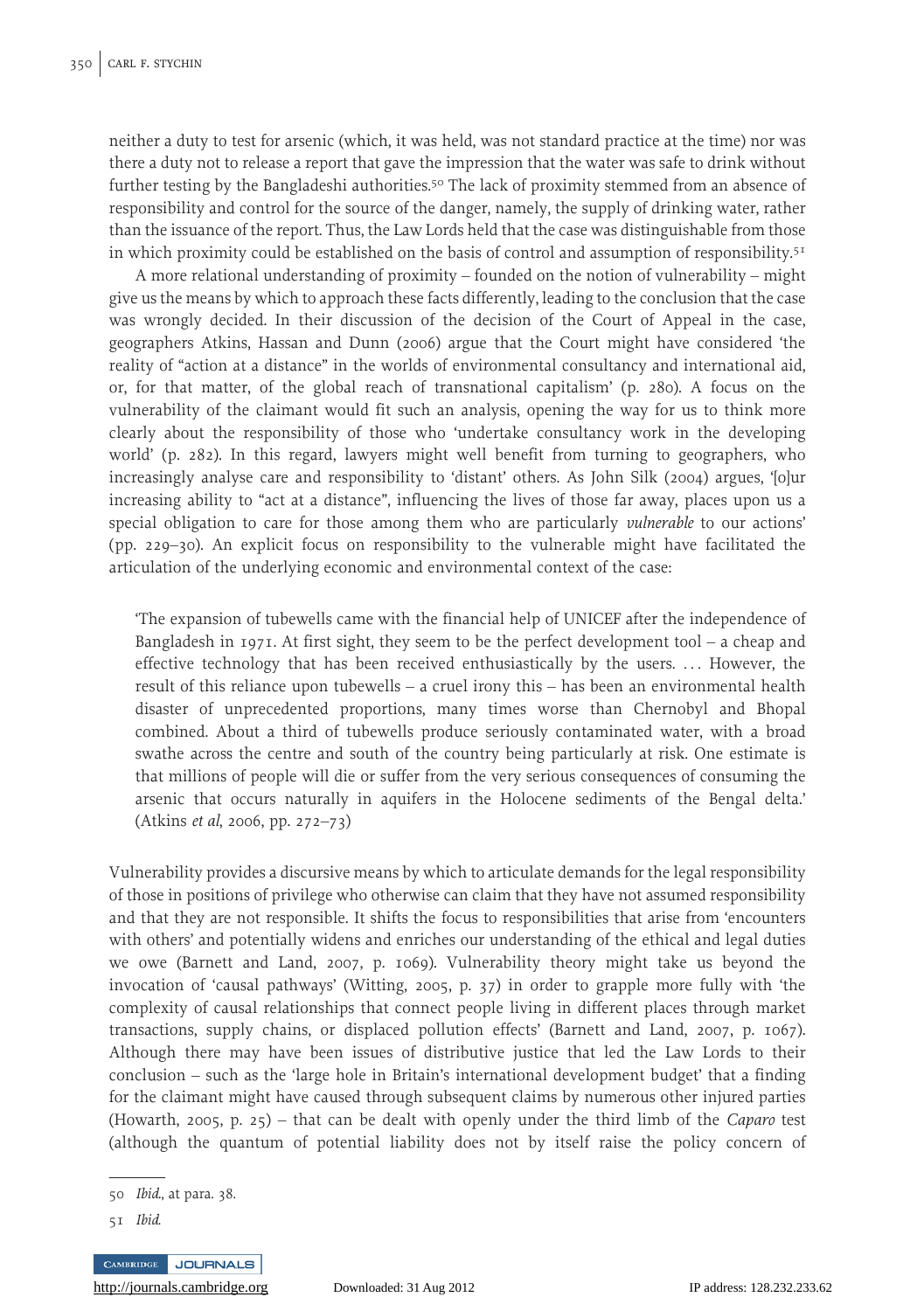indeterminate liability).<sup>52</sup> David Howarth (2005, p. 25) also queries whether a motivating factor was to place sole responsibility on the Bangladeshi government for the welfare of its own citizens. Vulnerability theory is useful to counter that argument, allowing us to analyse openly the imbalances of power between states in the context of the politics of international development.

#### Concluding remarks

This article has focused on both doctrinal as well as theoretical questions. In writing it, I have both positive and normative aspirations. I have been drawn to the concept of vulnerability as a way of making sense of, and enriching, the duty of care enquiry in English negligence law. I have argued, utilising case-law from Commonwealth courts, that vulnerability could be set more firmly within our duty of care framework. Like others before me, I have suggested that vulnerability has an explanatory power that can make sense of what sometimes seems an incoherent body of law. But I have also turned to vulnerability as a way to broaden our legal imagination in terms of how we approach the fundamental ethical question of our responsibilities towards others in law. The power of vulnerability – as a universal experience – may stem from its rhetorical potential to make us focus squarely on relationships of care as fundamentally formative of ourselves. Vulnerability may not explain all cases, nor is it always a precondition for the finding of a duty of care. But it might make us rethink the way in which tort law has privileged an autonomous subject of rights which pre-exists the responsibilities that come with relating to others. That is, it helps us to frame arguments that are otherwise silenced in law. In advocating its relevance, I have tried to set out a potentially powerful alternative to our dominant understandings of justice.

#### References

- atkins, Peter J., hassan, M. Manzurul and dunn, Christine E. (2006) 'Toxic Torts: Arsenic Poisoning in Bangladesh and the Legal Geographies of Responsibility', Transactions of the Institute of British Geographers 31: 272–85.
- barker, Andrew (2003) 'The Duty of Care and the Search for Certainty: Sullivan v. Moody, Cooper v. Hobart, and the Problems in the South Pacific', New Zealand Law Journal: 44–48.
- barker, Kit (1993) 'Unreliable Assumptions in the Modern Law of Negligence', Law Quarterly Review 109: 461–84.
- barnett, Clive and land, David (2007) 'Geographies of Generosity: Beyond the "Moral Turn"', Geoforum 38: 1065–75.
- beever, Allan (2003) 'Particularism and Prejudice in the Law of Tort', Tort Law Review 11: 146–67.
- beever, Allan (2007) Rediscovering the Law of Negligence. Oxford: Hart Publishing.
- beever, Allan (2008) 'Corrective Justice and Personal Responsibility in Tort Law', Oxford Journal of Legal Studies 28: 475–500.
- BROWN, Russell (2003) 'Still Crazy After All These Years: Anns, Cooper v. Hobart and Pure Economic Loss', University of British Columbia Law Review 36: 159-91.
- brown, Russell (2005) 'Justifying the Impossibility of Recoverable Relational Economic Loss', Oxford University Commonwealth Law Journal 5: 155–78.
- brown, Russell and brochu, Shannon (2008) 'Once More Unto the Breach: James v. British Columbia and Problems with the Duty of Care in Canadian Tort Law', Alberta Law Review 45: 1071–88.

<sup>52</sup> Thus, I recognise the potential relevance of distributive justice concerns which might preclude a duty, but I advocate that those issues be raised explicitly. Of course, vulnerability could sometimes also inform the distributive justice inquiry.

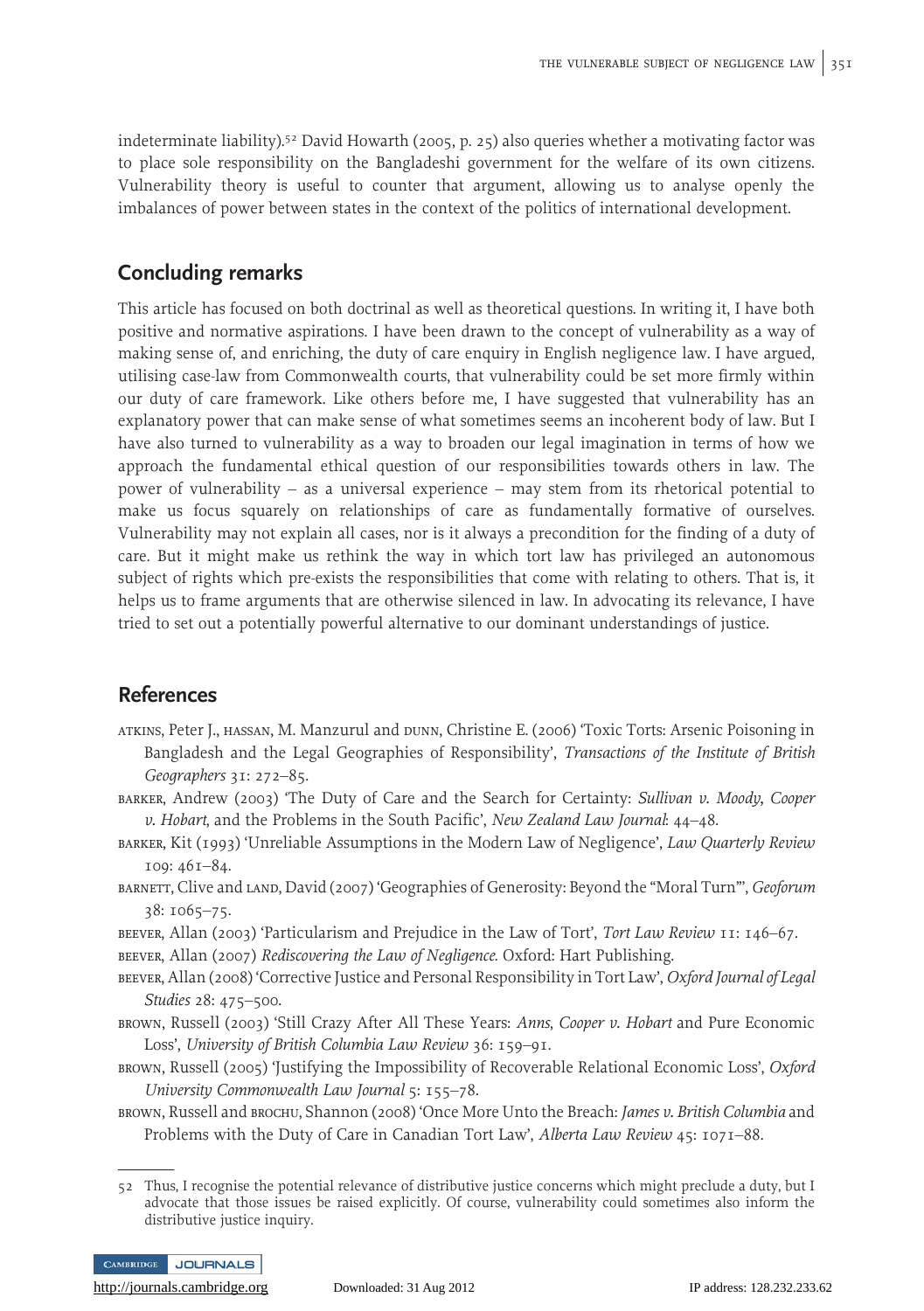- conaghan, Joanne (2003) 'Tort Law and Feminist Critique', in M. D. A. Freeman (ed.), Current Legal Problems. Oxford: Oxford University Press, 175–209.
- drakopoulou, Maria (2000) 'The Ethic of Care, Female Subjectivity and Feminist Legal Scholarship', Feminist Legal Studies 8: 199–226.
- fineman, Martha Albertson (2008–2009) 'The Vulnerable Subject: Anchoring Equality in the Human Condition', Yale Journal of Law and Feminism 20: 1–23.
- george, James (2002) 'Watson v. British Boxing Board of Control: Negligent Rule-Making in the Court of Appeal', Modern Law Review 65: 106–119.
- gergen, Mark P. (2006) 'The Ambit of Negligence Liability for Pure Economic Loss', Arizona Law Review 48: 749–72.
- gilliker, Paula (2005) 'Revisiting Pure Economic Loss: Lessons to be Learnt from the Supreme Court of Canada?', Legal Studies 25: 49–71.
- goodin, Robert E. (1985) Protecting the Vulnerable. Chicago: University of Chicago Press.
- hartshorne, John (2008) 'Confusion, Contradiction and Chaos within the House of Lords post Caparo v. Dickman', Tort Law Review 16: 8–22.
- HELD, Virginia (2006) The Ethics of Care. Oxford: Oxford University Press.
- howarth, David (2005) 'Poisoned Wells: "Proximity" and "Assumption of Responsibility" in Negligence', Cambridge Law Journal 64: 23–26.
- katter, Norman (2004) '"Who Then in Law is My Neighbour?": Reverting to First Principles in the High Court of Australia', Tort Law Review 12: 85–97.
- keeler, J. F. (1989) 'The Proximity of Past and Future: Australian and British Approaches to Analysing the Duty of Care', Adelaide Law Review 12: 93–125.
- kidner, Richard (1987) 'Resiling from the Anns Principle: The Variable Nature of Proximity in Negligence', Legal Studies 7: 319–32.
- klar, Lewis (2002) 'Foreseeability, Proximity and Policy', Advocates' Quarterly 25: 360–77.
- kramer, Adam (2003) 'Proximity as Principles: Directness, Community Norms and the Tort of Negligence', Tort Law Review 11: 70–103.
- LEVINAS, Emmanuel (1991 [1961]) Totality and Infinity: An Essay on Exteriority, trans. Alphonso Lingis. Dordrecht: Kluwer.
- levinas, Emmanuel (1991 [1974]) Otherwise than Being, or Beyond Essence, trans. Alphonso Lingis. Dordrecht: Kluwer.
- mackenzie, Catriona and stoljar, Natalie (eds) (2000) Relational Autonomy: Feminist Perspectives on Autonomy, Agency, and the Social Self. Oxford: Oxford University Press.
- manderson, Desmond (2006) Proximity, Levinas, and the Soul of Law. Montreal/Kingston: McGill-Queen's University Press.
- mcivor, Claire (2010) 'Getting Defensive About Police Negligence: The Hill Principle, the Human Rights Act 1998 and the House of Lords', Cambridge Law Journal 69: 133–50.
- moyes, Toni (2005) '"Handle With Care" Labels and Content of the Duty of Care in Negligence', Canterbury Law Review 11: 1–29.
- owen, David G. (1995) 'Foreword: Why Philosophy Matters to Tort Law', in David G. Owen (ed.), Philosophical Foundations of Tort Law. Oxford: Clarendon Press, 1-27.
- PITEL, Stephen G. A. (2002) 'Negligence: Canada Remakes the Anns Test', Cambridge Law Journal 61:  $252 - 54.$
- rafferty, Nicholas (2008) 'The Canadian Supreme Court's Approach to the Duty Question and the Tort of Negligent Investigation', Professional Negligence 24: 78–92.
- robertson, Andrew (2011) 'Justice, Community Welfare and the Duty of Care', Law Quarterly Review 127: 370–95.
- silk, John (2004) 'Caring at a Distance: Gift Theory, Aid Chains and Social Movements', Social & Cultural Geography 5: 229–51.